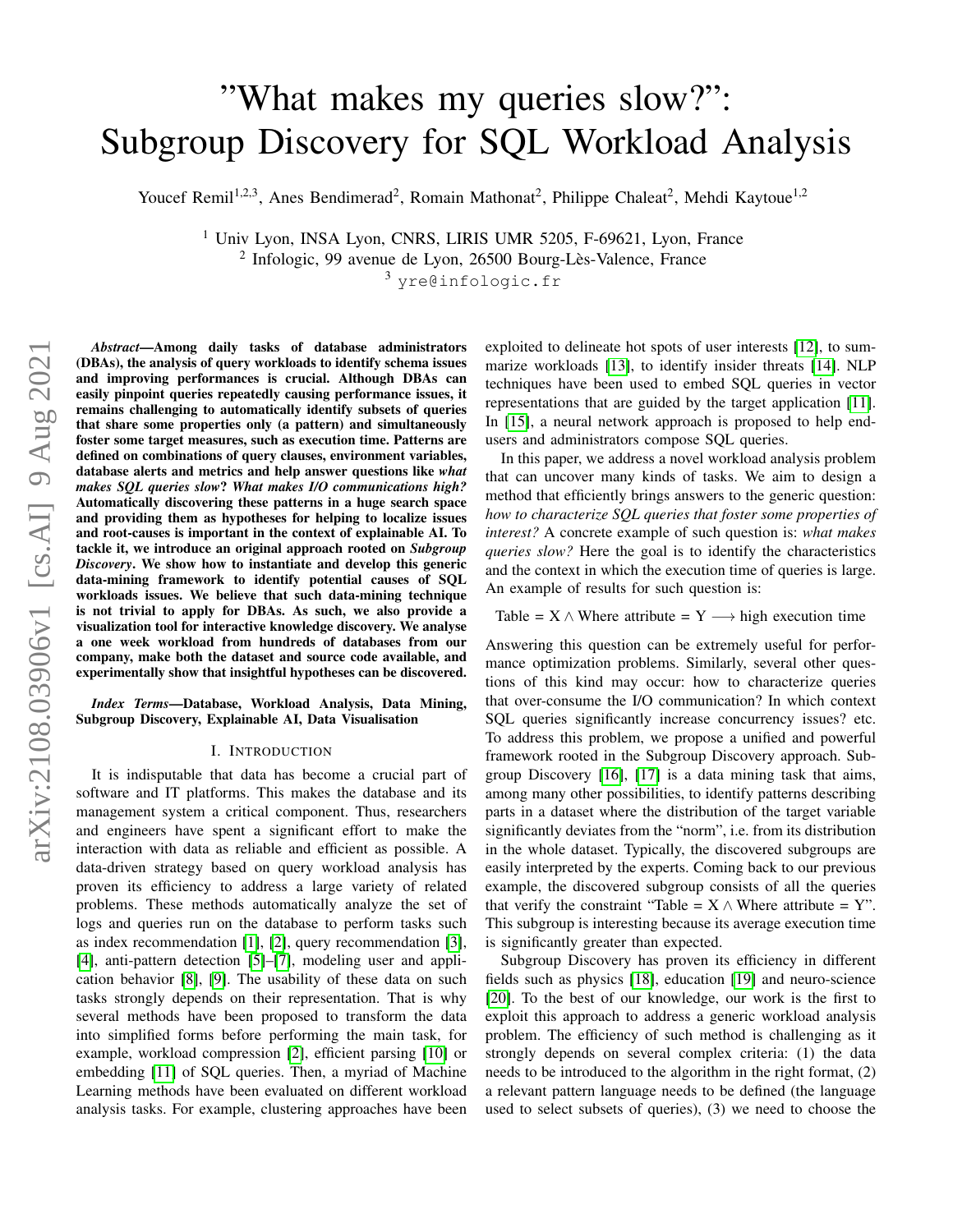<span id="page-1-1"></span>

Figure 1: Overview of our Subgroup Discovery framework for SQL workload analysis.

right function to measure the interestingness of a subgroup w.r.t. the target problem, (4) resulting subgroups need to be interpretable and their interactive mining needs to be enabled.

Contributions. We introduce an efficient Subgroup Discovery framework that meets all the aforementioned criteria for Workload Analysis. We first propose a data pre-processing step to prepare the SQL workload. We parse queries to extract important attributes (e.g., tables, fields, operations). We have extended the Mozilla parser [\[21\]](#page-10-19) with new features to extract all the information we need from the queries[\\*](#page-1-0) (e.g., handling alias and nested queries). Moreover, we augment queries with other relevant information: execution time, performance metrics of the DBMS, environment variables of the system, and anomaly alerts guided by expert knowledge. Then, we define a suitable pattern language, and integrate a diverse set of interestingness measures whose choice can be directed by the target application. We provide exact and heuristic algorithms to identify subgroups of interest. Furthermore, we integrate a visual tool that enables the user to interact with the algorithm, and iteratively learn from the provided results. The whole process of the proposed approach is summarized in Figure [1.](#page-1-1)

Outline. The remainder of the paper is organized as follows. Sec [II](#page-1-2) presents the raw data, the pre-processing strategy, as well as an informal description of the studied problem. Sec [III](#page-3-0) formally defines the problem settings, introduces the interestingness measures in Sec [III-B](#page-4-0) and algorithms in Sec [III-C](#page-4-1) and Sec [III-D.](#page-5-0) Then, Sec [III-E](#page-5-1) presents our interactive visual tool that enables the user to easily annotate data and design the target task. A thorough empirical study is detailed in Sec [IV](#page-6-0) to quantitatively and qualitatively evaluate the proposed approach. Sec [V](#page-8-0) presents related work before we conclude and present future directions.

# II. METHODOLOGY

<span id="page-1-2"></span>We conduct our analysis on a workload W of 150K unparametrized SQL statements gathered from more than 400 databases supervised in our company, sharing almost the same database schema. We efficiently parse queries to extract tables and attributes for each type of SQL clause. Queries are then augmented with several database metrics and supervision alerts, resulting in thousands of properties helping in contextualizing the subgroup discovery.

## <span id="page-1-3"></span>*A. Raw Data*

**SQL queries.** We define the workload as a set  $W =$  ${q_1, ..., q_n}$  where each query  $q \in W$  is a SELECT statement that contains (1) the SQL text  $q_{\text{text}}$ , (2) the query execution time  $q_{time}$  and (3) the number of rows returned  $q_{nrows}$ .

Environment features. Each database is queried by an application, an Enterprise Resource Planning software (ERP) that we develop in the company. As such, the application identifier (*serverName)* and its major and minor versions are considered (*softwareVersion*, *codeVersion*). The database properties are its vendor/version (*dbVersion)*, its schema among 6 main families (*declination*), the size of the database server memory (*db-Memory*), the maximum database memory usage (*sgaMax*), the maximum number of processes (*dbProcesses*), the minimum and the maximum size of pool (*jdbcMin*, *jdbcMax*), the limit on the number of cursors per database session (*dbCursorMax*).

Active Session History. Active Session History (ASH) [\[22\]](#page-10-20) was introduced in Oracle 10g, and then in other database systems such as PostgreSQL [\[23\]](#page-10-21). An active session is a database session waiting for some resource such as CPU, System I/O or Network. ASH provides the number of sessions waiting for each category of resource, per interval of time. It gives a temporal distribution that can be of high interest for diagnostics and tuning. For example, one may use this data to identify queries that unexpectedly over-consume network as they generate many network waiting sessions.

Alerts. Our monitoring system triggers rule-based alerts when anomalies are observed on the database environment. For this analysis, we considered 4 alerts: (1) when the number of active sessions is unusually large (*manyActiveSessions*), (2) when some sessions remain blocked during a significant time (*blockedSessions*), (3) when the size of the pool is close to

<span id="page-1-0"></span><sup>\*</sup>Code and datasets available on<https://github.com/RemilYoucef/sd-4sql>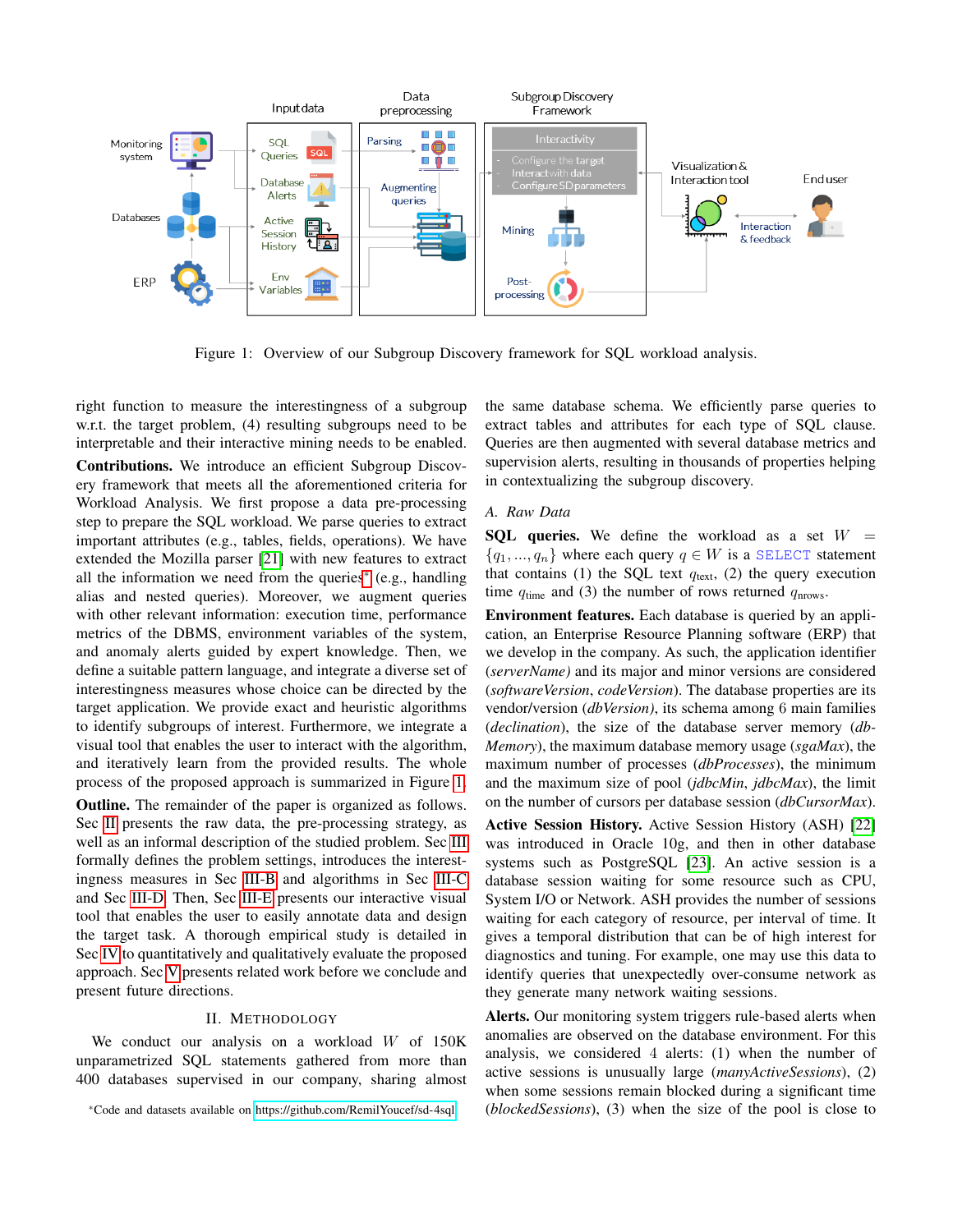Table I: Dataset features.

<span id="page-2-2"></span>

| <b>Query properties</b>               | <b>Environment</b> variables                                             |                                                                         | <b>Alerts</b>                                                         | <b>Oracle ASH</b>                                                                |                                                      |  |  |
|---------------------------------------|--------------------------------------------------------------------------|-------------------------------------------------------------------------|-----------------------------------------------------------------------|----------------------------------------------------------------------------------|------------------------------------------------------|--|--|
| query<br>day<br>hour<br>time<br>nrows | serverName<br>declination<br>softwareVersion<br>codeVersion<br>dbVersion | dbMemory<br>sgaMax<br>dbProcesses<br>idbcMin<br>idbcMax<br>dbCursorsMax | manyActiveSessions<br>blockedSessions<br>poolAlmostFull<br>anomalyASH | application<br>configuration<br>administrative<br>systemI/O<br>queuing<br>commit | concurrence<br>network<br>cpu<br>userIO<br>scheduler |  |  |

its maximum limit (*poolAlmostFull*), and (4) when there is an anomaly in the distribution of ASH (*anomalyASH*), e.g., an increase in the proportion of sessions waiting for network or systemI/O. We have augmented the queries with the alerts that co-occur with their execution. Each alert has four levels: *Info*, *Alarm*, *Critical* and *blocking*.

These features have been chosen with our DBAs. Our methodology is totally flexible and any numerical and categorical property can be considered as well. As related in Section [V,](#page-8-0) it should be noticed that no prior work has invested such a combination of high dimensional features along with a very expressive representation of SQL queries that we present now.

#### <span id="page-2-1"></span>*B. Query transformation*

A common preprocessing is to decompose, parse and tokenize SQL queries  $q_{\text{text}}$  to form a numerical vector where dimensions count the usage of data tables and attributes [\[3\]](#page-10-2), [\[4\]](#page-10-3), [\[24\]](#page-10-22). We have used the readily available Mozilla parser [\[21\]](#page-10-19) that provides an SQL syntactic tree in XML that we then parse. We normalize the case sensitivity and remove irrelevant terms such as constants and logical operators. Tokens are then associated with the clauses they belong to, by adding to the token-name a prefix that indicates the clause in which each token appears. For instance in Figure [2,](#page-2-0) the table model appears in the FROM clause of the query, so its token will be FROM\_model. For each token, we provide the number of time it appears in each SQL clause.

Then, we extended the Mozilla parser in two ways. Firstly we needed to consider not only SQL queries but also Hibernate queries used in our ERP as the ORM layer: we added the reserved keywords for hibernate queries such as JOIN FETCH in the original parser. Second, and most importantly, unlike several existing parsers [\[3\]](#page-10-2), [\[4\]](#page-10-3), [\[24\]](#page-10-22), our parser can handle nested queries while preserving all the structure of the query. Furthermore, substitutes for temporary table names known as *aliases* are not removed as also done in many parsers [\[3\]](#page-10-2), [\[25\]](#page-10-23). Aliases are rather used to figure out for example, to which table belongs a column in a SELECT clause or a predicate in WHERE or GROUP BY clause. The interest in keeping and using alias appears when the queries are nested or the query contains a join clause, or involves several tables. In this way, as the example in Figure [2](#page-2-0) shows, if two columns of different tables have the same name, they will be encoded differently unlike the approach proposed by [\[25\]](#page-10-23). Inspired by the work of [\[26\]](#page-10-24), we also consider the function calls present in the SQL statement, as an independent clause. The source code is available as mentionned in the introduction.

#### Raw SQL query

<span id="page-2-0"></span>SELECT m.ik FROM model AS m JOIN prod AS p WHERE  $m.ik = p.ik$ AND  $m.uex = p1$ AND (m.uex in collection0 OR m.ik in collection1) AND (m.dossierinfo = p3 GROUP BY m.ik HAVING (COUNT(DISTINCT p.ik) = p2) AND (SUM(m.nbembal) = MAX (p.nbembal))

| Our parsing result                                                                                                                                        | Parsing result of [25]                                                                         |
|-----------------------------------------------------------------------------------------------------------------------------------------------------------|------------------------------------------------------------------------------------------------|
| SELECT model.ik $\rightarrow$ 1                                                                                                                           | SELECT ik $\longrightarrow$ 1                                                                  |
| FROM model $\longrightarrow$ 1<br>JOIN prod $\rightarrow$ 1                                                                                               | FROM model $\longrightarrow$ 1<br>FROM prod $\rightarrow$ 1                                    |
| WHERE model.ik $\longrightarrow$ 3<br>WHERE model.uex $\longrightarrow$ 1<br>WHERE model.dossierinfo $\rightarrow$ 1<br>WHERE prod.ik $\longrightarrow$ 1 | WHERE $ik \rightarrow 4$<br>WHERE uex $\longrightarrow$ 1<br>WHERE dossierinfo $\rightarrow$ 1 |
| GROUPBY model.ik $\rightarrow$ 1                                                                                                                          | GROUPBY ik $\longrightarrow$ 1                                                                 |
| HAVING prod.ik $\rightarrow$ 1<br>HAVING model.nbembal $\rightarrow$ 1<br>HAVING prod.nbembal $\rightarrow$ 1                                             | HAVING ik $\longrightarrow$ 1<br>HAVING nbembal $\longrightarrow$ 2                            |
| COUNT_prod.ik $\rightarrow$ 1<br>SUM model.nbembal $\longrightarrow$ 1<br>MAX prod.nbembal $\rightarrow$ 1                                                |                                                                                                |

Figure 2: Example of parsing an SQL query.

Finally, it is noteworthy that we do not group semantically equivalent queries under a canonical form as done in [\[10\]](#page-10-8): the way a query is written can impact its execution plan, thus, execution time.

#### *C. Data Model*

We unify the different data sources into a dataset defined by a pair  $(O, A)$ , where  $O = \{o_i\}_{1 \leq i \leq n}$  is a set of objects that refer to the queries, and  $A = (a_j)_{1 \leq j \leq m}$  is a vector of attributes. Each attribute  $a: O \longrightarrow dom(a)$  is a function that maps queries to values in its domain  $dom(a)$ . Consequently,  $a(o)$  denotes the value of the attribute a for the object o.  $dom(a)$  is given by  $\mathbb R$  if a is *numerical*, by a finite set of categories  $C_i$  if a is *nominal (categorical)*, or by  $\{0, 1\}$ if a is *Boolean*. A nominal attributes with a total ordering of its values is called an *ordinal nominal* attribute. These notations are illustrated in Table [II](#page-3-1) with a dataset of 11 objects  $O = \{o_1, ..., o_{11}\}\$  referring to queries described by 12 attributes. *Server name* is nominal and has two possible values: *LYN* and *BLV*. *manyActiveSessions*, referring to an alert, is an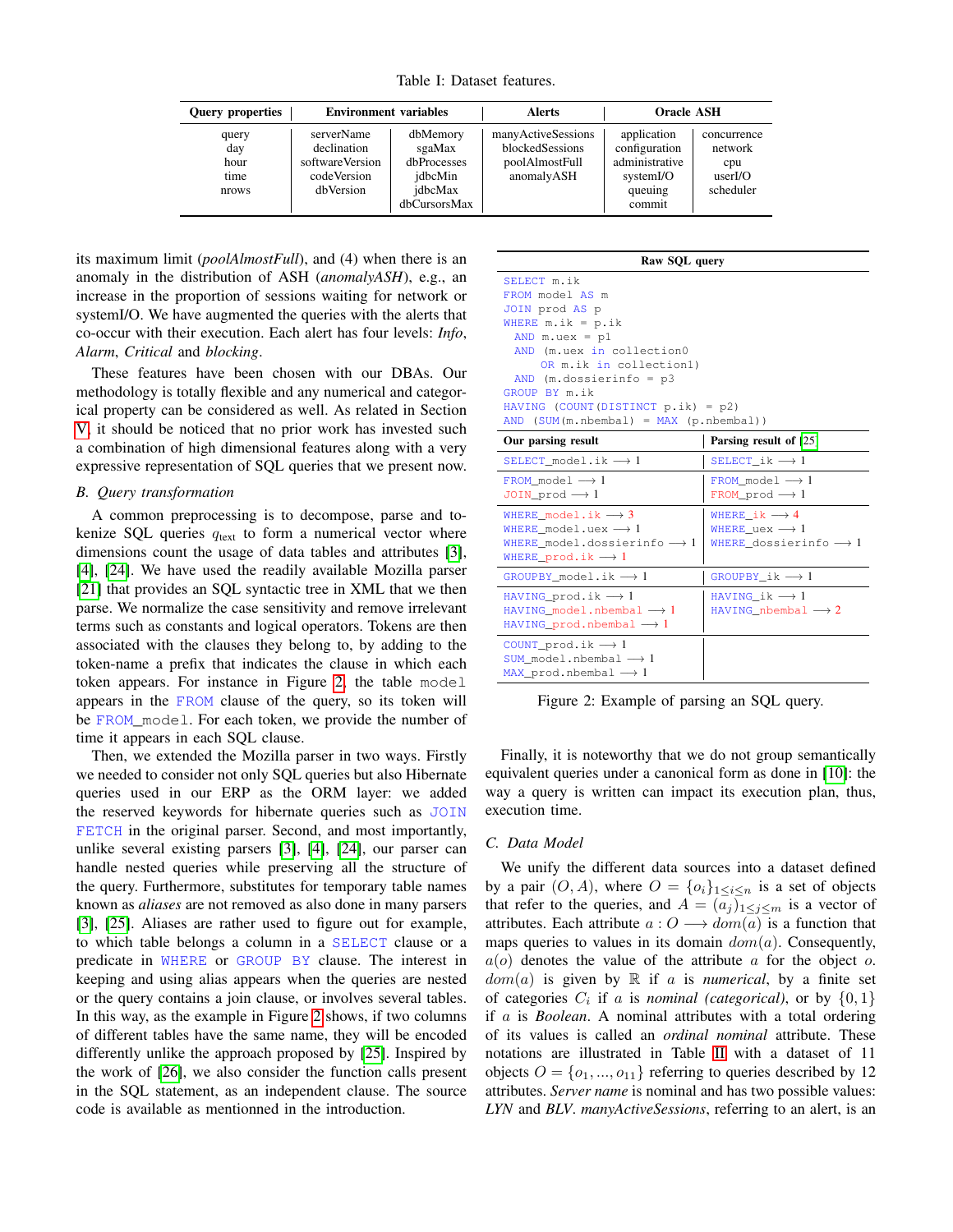<span id="page-3-1"></span>

| $\Omega$       |                 | <b>FROM</b>               |                    | <b>WHERE</b>                       |          |                                | <b>ENV</b> features           | <b>Alerts</b>               | ASH                           | $q_{\text{nrows}}$ | $q_{time}$       |                  |
|----------------|-----------------|---------------------------|--------------------|------------------------------------|----------|--------------------------------|-------------------------------|-----------------------------|-------------------------------|--------------------|------------------|------------------|
|                | $a_1$<br>Verrou | a <sub>2</sub><br>Cumulof | $a_3$<br>Verrou.ik | $a_4$<br>Cumulof.ik<br>Verrou.date |          | a <sub>6</sub><br>Soft version | a <sub>7</sub><br>Server name | $a_8$<br>manyActiveSessions | a <sub>9</sub><br>Concurrency | $a_{10}$<br>nrows  | $a_{11}$<br>time | $a_{12}$<br>slow |
| o <sub>1</sub> |                 | $\Omega$                  |                    | $\Omega$                           | $\Omega$ | v2                             | LYN                           | Alarm                       | 22                            | 10                 | 2.15             | $\Omega$         |
| O <sub>2</sub> |                 | $\Omega$                  |                    |                                    | $\Omega$ | v <sub>1</sub>                 | <b>BLV</b>                    | Critical                    |                               |                    | 15.81            |                  |
| - 03           | $\Omega$        |                           |                    | $\Omega$                           |          | v <sub>1</sub>                 | <b>BLV</b>                    | Critical                    |                               | 27                 | 1.14             | $\Omega$         |
| $o_4$          |                 |                           |                    |                                    |          | $\overline{v2}$                | <b>LYN</b>                    | Alarm                       | 31                            | $\overline{12}$    | 10.87            |                  |
| O <sub>5</sub> |                 |                           |                    | $\overline{0}$                     |          | $v_3$                          | <b>LYN</b>                    | Alarm                       |                               | 25                 | 2.1              | $\Omega$         |
| O6             |                 | $\Omega$                  |                    | $\sim$                             | 0        | v <sub>3</sub>                 | <b>LYN</b>                    | Critical                    |                               | 100                | 17.93            |                  |
| - 07           |                 |                           |                    |                                    |          | v <sub>2</sub>                 | <b>LYN</b>                    | Info                        | 27                            |                    | 15.8             |                  |
| $o_8$          | $\Omega$        |                           |                    | $\Omega$                           |          | v2                             | <b>BLV</b>                    | Alarm                       | Q                             | 37                 | 9.95             | $\overline{0}$   |
| - 09           |                 | $\Omega$                  |                    | $\overline{0}$                     |          | v <sub>3</sub>                 | <b>BLV</b>                    | Critical                    | 10                            | 112                | 8.95             | $\overline{0}$   |
| $O_{10}$       | $\Omega$        |                           |                    | $\Omega$                           |          | v2                             | <b>BLV</b>                    | Alarm                       |                               |                    | 14.7             |                  |
| $o_{11}$       | $\Omega$        |                           |                    | $\Omega$                           | $\Omega$ | v2                             | <b>LYN</b>                    | Info                        | 25                            | 16                 | 1.0              | $\Omega$         |

Table II: Toy Example of a dataset  $(O, A)$ .

ordinal attribute with 3 levels {*Info*, *Alarm*, *Critical*}. *time* is numerical and gives the execution time that a query takes. *slow* is binary, it equals 1 when the query time exceeds 10 seconds, 0 otherwise. As mentioned in Sec [II-B,](#page-2-1) when parsing a query, we keep the count of each token associated with each clause, thus, each token is a numerical attribute  $a_i \in A$  such that :  $dom(a_i) = \mathbb{N} \subset \mathbb{R}$ . For example, Verrou.data is numerical and represents the number of times this attribute appears in the WHERE clause for each query, e.g.,  $a_4(o_6) = 2$ means that for the 6-th query in the dataset the attribute Verrou.date appears twice in the WHERE clause.

## *D. Characterizing Discriminant Queries*

The goal of subgroup discovery is to find subsets of objects that are statistically *the most interesting* with respect to a property of interest i.e., the *target*. For example, we seek to characterize queries that have large execution times, i.e., *slow* queries. Thus, the *target concept* can be the binary attribute *slow*, and we will identify interpretable descriptions of subgroups that maximize the proportion of queries having  $slow = 1$ . In Table [II,](#page-3-1) a discriminant subgroup can be defined by queries that include the attribute WHERE\_Verrou.date. Indeed, 100% of these queries are *slow*, while only 45% of overall queries are *slow*. We refer to this subgroup by its description : "WHERE\_Verrou.date  $> 0$ ". Another interesting example consists in queries that correspond to the following description: "WHERE\_Cumulof.ik =  $1 \wedge$ Soft. version = v2", with a proportion of 75% of *slow* queries. Given a large number of attributes, we end up with a very huge set of possible conjunctive combinations. Therefore, it becomes challenging to identify those descriptions that are the most significantly discriminant. This is where an automatic Subgroup Discovery approach can be extremely helpful. Such approach usually identifies interesting results by performing a deep search through the set of candidates hypotheses and scores each of them with a function that assesses their interestingness. In addition to this purely automatic approach, human expertise can be useful in guiding the search, since subgroup discovery involves an iterative and interactive process. The first subgroup ("WHERE\_Verrou.date  $> 0$ ") can inform experts that an index is probably missing on the attribute Verrou.date. The previous examples use a binary attribute (*slow*) as the target concept, but subgroup discovery can also employ numerical targets or even complex models over multiple targets. In the following, consider that the target concept is the numerical attribute *time*. The subgroup defined as "FROM\_Verrou > 0 ∧ manyActiveSessions = *Critical*" is statistically interesting, because its average *time* of 14.22s is relatively large compared to the average over the whole dataset estimated by 9.12s. The last example would not have been impressive if we opted for the binary target *slow*, because this subgroup is characterized by 3 queries, one of which is barely less than 10s. It is also noteworthy that the size of subgroups is often taken into account to assess their quality. In fact, we are generally interested by discriminant subgroups that cover a large number of queries, as statistically more significant.

#### <span id="page-3-0"></span>III. DISCRIMINANT PATTERN DISCOVERY IN WORKLOADS

#### *A. Introduction to Subgroup Discovery*

Descriptive attributes and target. One needs to specify a target attribute  $t \in A$  that is suitable for the target application. For example, if we want to characterize slow queries, the target attribute t will be the execution time  $(q_{time})$ . In this paper, we consider both cases where  $t$  can be Boolean or numerical. Another important question is: which attributes do we want to use to characterize interesting subgroups? These are called descriptive attributes and denoted  $A_D \subseteq A \setminus \{t\},$ and  $|A_D| = m_D$ . A pattern language D is then defined over descriptive attributes. A pattern  $d \in \mathcal{D}$  is a constrained selector of subset of objects using their descriptive attribute values  $A_D$ . More precisely, the pattern language is defined as  $\mathcal{D} = \bigtimes_{i=1}^{m_D} \mathcal{D}_i$  where  $\mathcal{D}_i$  is a selector defined over  $a_i \in A_D$ , and given by the set of all possible intervals in  $\mathbb R$  if  $a_i$  is numerical, the set  $\{C_i, \emptyset\} \cup \{\{c\} \mid c \in C_i\}$  if  $a_i$  is categorical, or  $\{\{0,1\},\{0\},\{1\}\}\$  if  $a_i$  is Boolean. A pattern  $d \in \mathcal{D}$  is then given by a set of restrictions over each descriptive attribute (i.e.  $d = (d_i)_{1 \leq i \leq m_D}$ ).

**Linking patterns and objects.** A pattern  $d = (d_i)_{1 \leq i \leq m_D}$  is said to *cover* an object  $o \in O$  iff  $\forall a_i \in A_D : a_i(o) \in d_i$ . The set of all objects covered by a pattern  $d$  is called the extent of d and denoted  $ext(d) = \{o \in O \mid d \text{ covers } o\}$ . In Table [II,](#page-3-1) consider the case where we have 3 descriptive attributes  $A_D = \{$  FROM\_Verrou, FROM\_Cumulof, Server name}. An example of pattern is  $d = (FROM \,$  Verrou  $\in \mathbb{N}$ ,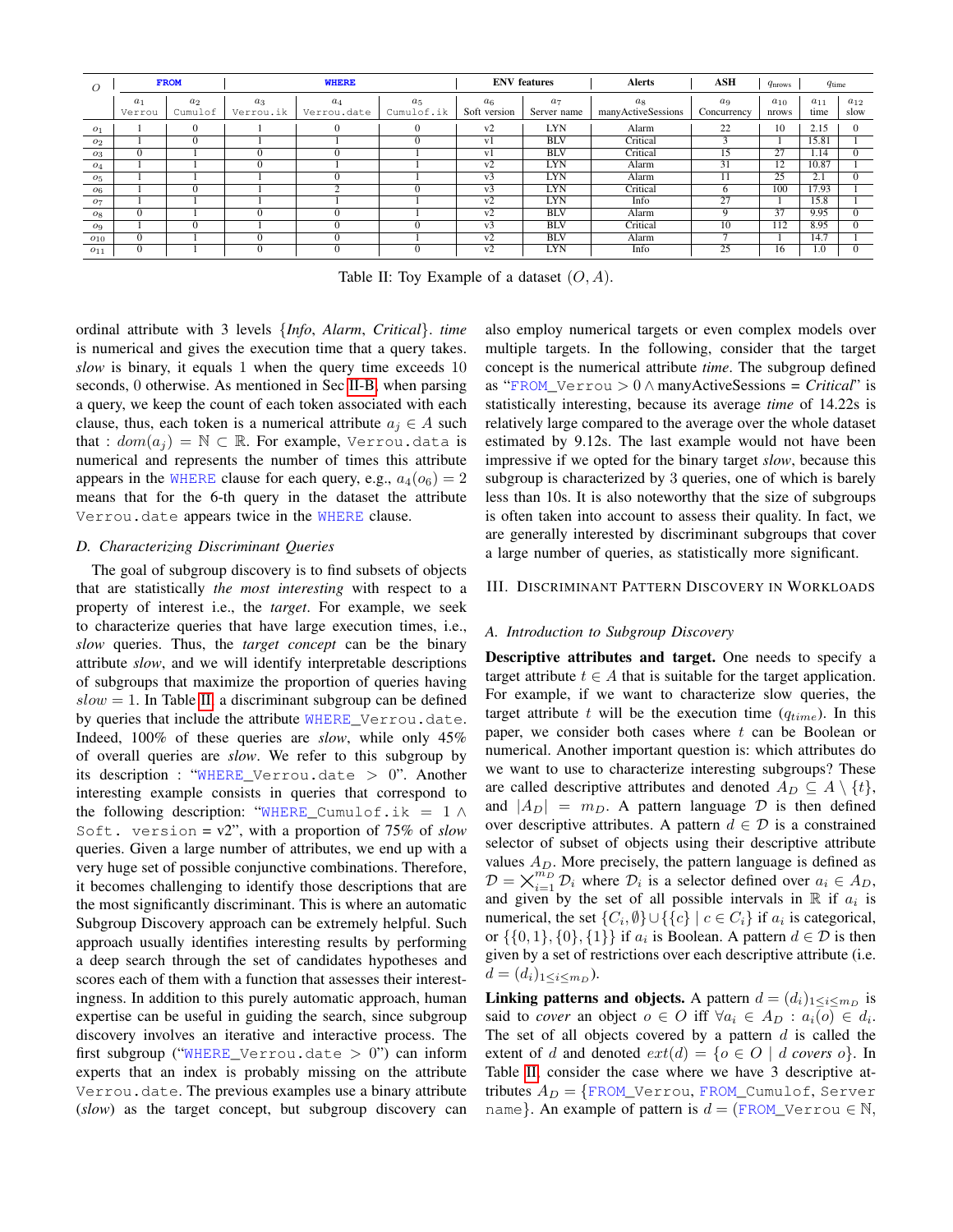FROM\_Cumulof  $\geq 1$ , Server name = LYN). This pattern covers objects in which FROM\_Cumulof appears at least once in the query and the Server name is LYN. These objects are  $ext(d) = \{o_4, o_5, o_7, o_{11}\}.$ 

Subgroup definition. A subgroup is any subset of objects  $s \subseteq O$  that can be selected using a pattern d over descriptive attributes  $A_D$ . The set of all possible subgroups is denoted  $S =$  $ext(\mathcal{D}) = \{ext(d) | d \in \mathcal{D}\}\.$  In other terms, a subgroup is a set of objects that can be characterized with some restrictions of attributes, turning it interpretable to the user.

**Subgroup interestingness.** A measure  $\phi : \mathcal{S} \to \mathbb{R}; s \mapsto \phi(s)$ is a mapping that evaluates the quality of a subgroup s w.r.t. the property of interest. The greater is  $\phi(s)$ , the more interesting is s. The choice of  $\phi$  depends on the target application. In Sec [III-B,](#page-4-0) we define several relevant measures that we have exploited to analyze SQL queries, and we explain how to choose the right measure according to the end user goal.

**Problem statement.** Given a user specified parameter  $k$ , find the top- $k$  subgroups with the highest values of the interestingness measure  $\phi$ . Formally, find the subgroup set:

$$
\mathcal{R} = \{ s \in \mathcal{S} \mid rank(s) \le k \},\
$$

where rank(s) gives the rank of s w.r.t. its score  $\phi$ , that is:  $rank(s) = |\{s' \in S \mid \phi(s') > \phi(s)\}| + 1.$ 

# <span id="page-4-0"></span>*B. Measuring subgroup interestingness*

We present measures that can be used as  $\phi$  to assess the quality of subgroups. It is generally agreed that interesting discriminant subgroups are those that maximize the deviation of the target attribute t and whose size  $|s|$  is sufficiently large. In fact, one prefers discriminant subgroups that have large sizes as they are deemed more significant, i.e., there existence in the dataset is less probable to be due to chance. Many of existing measures belong to the popular family of  $KLS$ functions [\[16\]](#page-10-14) defined given the parameter  $a \in [0, 1]$ :

Klösgen<sub>a</sub>
$$
(s) = sup(s)^a \cdot (\mu(s) - \mu(O)),
$$

where the support  $sup(s) = \frac{|s|}{|O|}$  measures the proportion of objects from  $O$  that belongs to  $s$ , and the target mean  $\mu(s) = \sum_{o \in s} \frac{t(o)}{|S|}$  $\frac{\partial f(z)}{\partial |S|}$  gives the average value of the target attribute t in s. Thus, the higher is  $sup(s)$ , the higher is Klösgen<sub>a</sub>(s). But also, Klösgen<sub>a</sub>(s) is maximized when the deviation of  $\mu(s)$  regarding its overall mean  $\mu(O)$  is maximized. The choice of a affects the importance of  $sup(s)$ on the final value of interestingness, and conducts to measures with different statistical interpretations. These measures are presented in what follows.

Average function  $u$ . Also called unusualness [\[27\]](#page-10-25), it is the Klösgen function with  $a = 0$ , that is:  $u(s) = \mu(s) - \mu(0)$ . It can be used when we do not want to impact the score of subgroups by  $sup(s)$ . When used, this measure is generally combined with a threshold constraint on a minimum size of returned subgroups, to avoid retrieving very small ones.  $u(s)$  provides a subgroup ordering that is identical to another popular measure: Lift(s) =  $\frac{\mu(s)}{\mu(O)}$ .

**WRAcc** measure [\[28\]](#page-10-26). It is one of the most popular measures in SD. It corresponds to the Klösgen function with  $a = 1$ :

$$
\text{WRAcc}(s) = \sup(s) \cdot (\mu(s) - \mu(O)).
$$

For the specific case when  $t$  is binary, it can be written as:

$$
\text{WRAcc}(s) = \Pr(o \in s \land t(o) = 1) - \Pr(o \in s) \cdot \Pr(t(o) = 1),
$$

where  $Pr$  is the probability of an event to happen. Theoretically, the more  $s$  is statistically dependent of true target values  $(t(o) = 1)$ , the higher is  $|WRAcc(s)|$ .

**Mean-test**. A drawback of WRAcc is that, in many tasks, it over-scores subgroups with large support despite their limited unusualness. For this reason, many methods have preferred to use the Mean-test, which is the Klösgen function with  $a = 0.5$ :

Mean-test(s) = 
$$
\sqrt{sup(s)} \cdot (\mu(s) - \mu(O)).
$$

From a statistical point of view, it was proven that this measure provides an equivalent ordering than the Binomial test [\[29\]](#page-10-27).

T-score. A limitation of Klösgen functions is that they do not optimize the dispersion of the target attribute in subgroups. This could lead to inconsistent statements, particularly when the dataset contains many outliers. In fact,  $\mu(s)$  is sometimes not representative of target values in the subgroup s, if it contains few outliers with extreme values of  $t$ . To address this issue, one of the measures that incorporate the cohesion of the subgroup is the T-score [\[30\]](#page-10-28), defined as:

$$
\text{T-score}(s) = \frac{\sqrt{sup(s)}}{\sigma(s)} \cdot (\mu(s) - \mu(O)),
$$

where  $\sigma(s)$  is the standard-deviation of target values t in the subgroup s. The smaller is  $\sigma(s)$ , the more cohesive are values of t in s, and thus the higher is  $T-score(s)$ . This measure reflects the significance of the deviation of target values in a subgroup using a Student's t-test. However, one should avoid a direct statistical interpretation of the T-score if the target attribute is not normally distributed and the subgroup size is small, e.g.,  $|s| < 30$ .

Median-based measures **q\_med**. Another way to reduce the impact of outliers on subgroup scores is to estimates values of t in s using its median med(s) instead of its average  $\mu(s)$ in the Klösgen function, as the median estimator is more robust to noise [\[31\]](#page-10-29):

$$
q\_med(s) = sup(s)^a \cdot (med(s) - med(O)).
$$

#### <span id="page-4-1"></span>*C. Algorithms*

Once the pattern language is defined and the subgroup interestingness is chosen, it remains to explore the search space in order to identify the top- $k$  subgroups. Computational complexity of SD problem is known to be prohibitive due to the huge size of the search space  $|S|$  that increases exponentially w.r.t.  $|A_D|$ . Many algorithms have been proposed to efficiently traverse the search space. Some of them provide exact results, others are heuristic but scale better. [\[32\]](#page-10-30) proposed a Python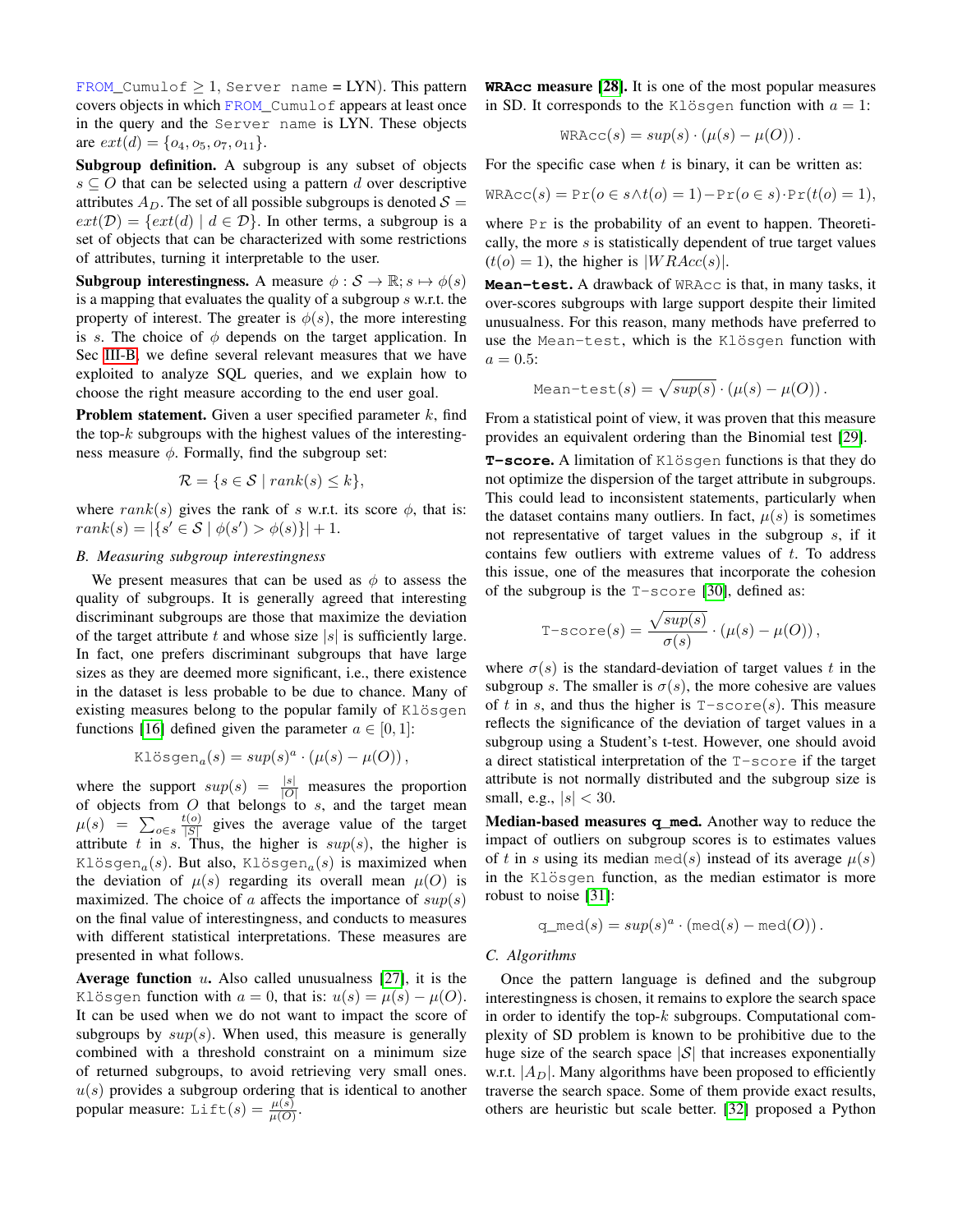implementation of the most popular SD algorithms. Since it does not support all the relevant measures for our case study, we have extended this framework to incorporate: the support, the T-score, as well as median-based measures q\_med. We exploit two methods: (1) an exact algorithm based on a depthfirst search, (2) a heuristic algorithm that uses beam-search.

Depth-first algorithm. This approach exhaustively explores the search space  $S$  in a depth-first manner. After defining an order relation between patterns, the search space forms a lattice structure with the empty pattern as a supremum and the pattern containing all the selectors as infimum. Then, this lattice is explored in depth. We start from the empty pattern  $d = (a_i \in dom(a_i)|a_i \in A_D)$ , i.e., no restriction for any attribute. Then, a refinement operator is recursively applied on selectors of d, continuously making it more restrictive. Refinements can be operated by adding a symbolic attribute value, or adding a numerical attribute cut point. As the search space can be extremely large, a naive enumeration of subgroups fails. For this reason, the exact algorithm uses many techniques to optimize the exploration. Some anti-monotonic constraints are generally used, such as a minimum support  $\delta$ , i.e., if a pattern covers less than  $\delta$  objects then this pattern is not refined anymore, as its refinement necessarily covers less than  $\delta$  objects. Furthermore, tight optimistic estimates TOE [\[31\]](#page-10-29) are used. These functions allow to efficiently upper bound all the subgroup interestingness values in a whole branch of the search space. If the TOE of a branch is lower than the score of the top- $k$  already found subgroup, then the branch is pruned, as it does not contain any subgroup with a score higher than the already found top- $k$ . Other optimization strategies are used as well. to [\[31\]](#page-10-29) for further details.

Beam-search algorithm. Heuristic methods are deemed useful in many scenarios when the number of descriptive attributes is large, and thus exact methods become slow or infeasible. They try to find as good patterns as possible in a short time by evaluating only promising candidates. The most popular heuristic approach is Beam-search [\[33\]](#page-10-31). This approach performs a heuristic level-wise search over the pattern lattice. It requires to specify the width parameter  $w \in \mathbb{N}$ , which is the maximum number of patterns kept in each level of the lattice. It starts from the empty pattern  $d = (a_i \in dom(a_i)|a_i \in A_D)$ . Then, it recursively goes to the next level by refining patterns of the current level and selecting the top- $w$  refined patterns that maximize the interestingness. These top- $w$  patterns are then refined again to continue to a deeper level. At the end, the algorithm selects the top- $k$  subgroups among all the top- $w$ ones selected from each level.

## <span id="page-5-0"></span>*D. Reducing information redundancy*

The process of selecting interesting subgroups considering only the discriminative measure may result in strongly overlapping subgroups, that are distinct patterns covering almost the same objects. For instance in Table [II,](#page-3-1) the two different patterns :  $d_1 = (FROM_Verror \geq 1)$  and  $d_2 =$  (WHERE\_Verrou.ik  $\geq 1$ ) are highly correlated as they cover more or less the same objects. In order to provide interesting but diverse patterns, and to reduce information redundancy in the subgroup set  $R$ , we propose two different solutions based on the *Jaccard similarity* [\[34\]](#page-10-32). This metric measures the similarity of two subgroups patterns as a fraction between the intersection and the union of their extents. For the two example patterns  $d_1$  and  $d_2$ :

$$
sim(d_1, d_2) = J(d_1, d_2) = \frac{|ext(d_1) \cap ext(d_2)|}{|ext(d_1) \cup ext(d_2)|} = \frac{6}{7}
$$

Greedy Selection. The greedy approach constructs iteratively the non redundant subgroup set  $\mathcal{R}'$ . In each iteration, the best subgroup  $s^*$  in the initial subgroup set  $\mathcal R$  is identified, and added to  $\mathcal{R}'$ . Afterwards, we remove from  $\mathcal R$  all the subgroups whose similarity with  $s^*$  exceeds a specified threshold. This process is repeated until  $R$  becomes empty. However, this technique requires the user to specify an appropriate threshold for the *Jaccard similarity*. For a large enough threshold, one can still end up with overlapping subgroups. On the other side, a small threshold can lead to the suppression of interesting subgroups. Thus, this method is sensitive to the threshold which must be chosen empirically.

Hierarchical Clustering. To get a more complete and understandable overview of the resulting subgroups, agglomerative hierarchical clustering [\[35\]](#page-10-33) is performed on the result set  $\mathcal{R}$ . At the bottom of the hierarchy, each subgroup forms a singleton cluster, and pairs of clusters are then merged as one moves up the hierarchy. This clustering is computed using the *Jaccard dissimilarity* defined as 1−*Jaccard similarity*. As a result, the hierarchical clustering produces a binary clustering tree or a *dendrogram*. It represents a hierarchy of partitions, hence, it is possible to choose one partition by truncating the tree at a given level. Unlike the greedy approach, the user can specify how many non-redundant subgroup patterns she wants without having to specify a dissimilarity threshold.

## <span id="page-5-1"></span>*E. Interactive SD for Workload Analysis*

In practice, an effective SD approach needs to be iterative and interactive, to make it possible to incorporate subjective criteria as well as human expertise. Indeed, the interestingness of subgroups strongly depends on the end user preferences and her prior knowledge about the data. This interactive process should efficiently allow the user to explore the region of her hypothesis space, and possibly improve the quality of the extracted pattern. In that process, the user sets the parameters of the approach including the measure and the algorithm to get a visualisation of the retrieved patterns. Afterwards, the user proceeds to the validation of these patterns and checks for the quality of the provided knowledge, while guiding the post processing phase to refine relevant patterns. Several subgroup discovery algorithms have been embedded into software tools such as KEPLER [\[36\]](#page-10-34), SubgroupMiner [\[37\]](#page-10-35) and VIKAMINE [\[38\]](#page-10-36) that provide a graphical interface allowing the user to choose viewing options and select appropriate parameters for her task. Different from those just mentioned, the graphical tool we provide enables the user to: (1) use visual filters to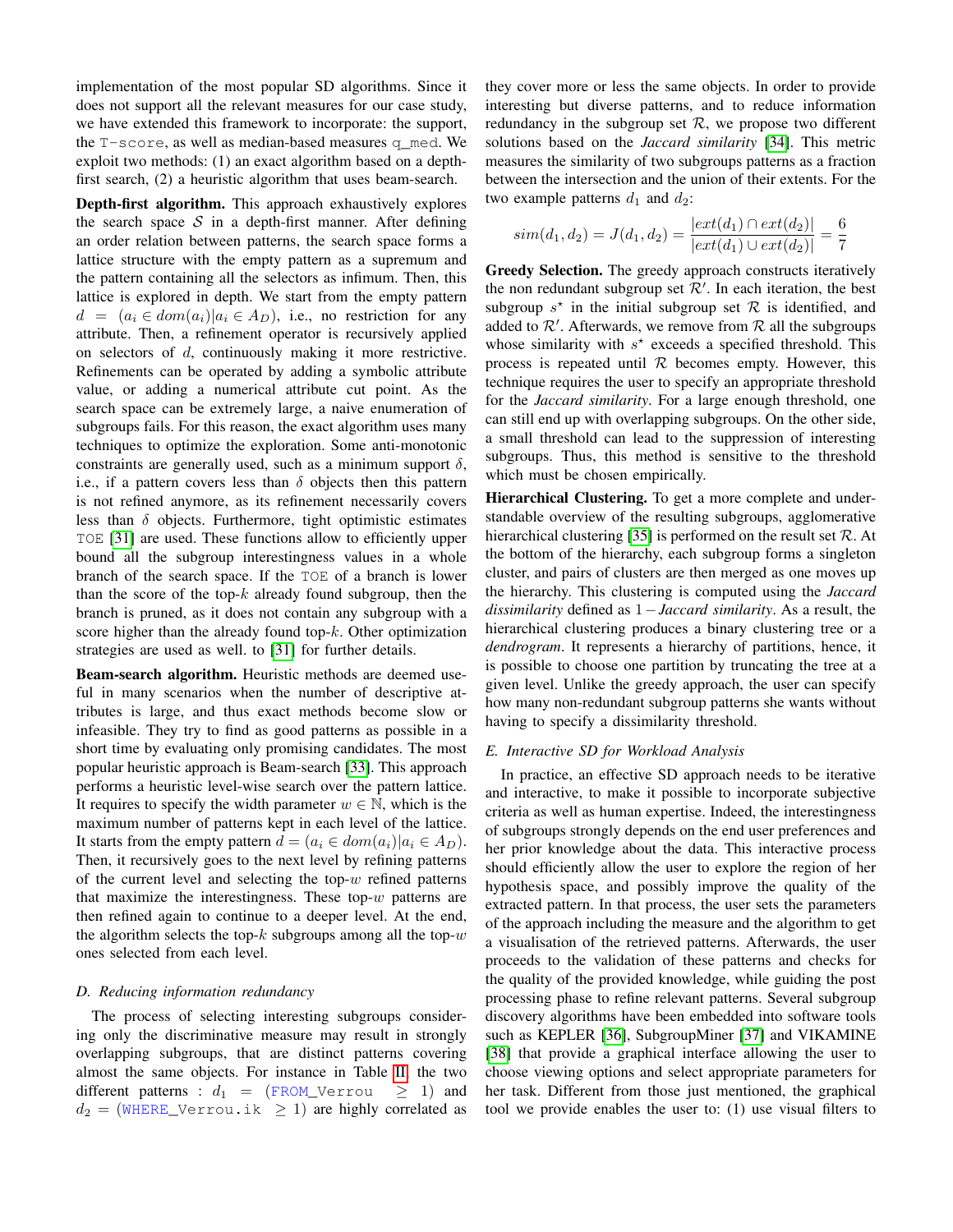select the subset of the data she wants to mine with SD, and (2) visually constitute a binary *target concept* that she aims to discriminate, by flexibly selecting data inside widgets such as scatter plots. Moreover, the tool allows for setting the desired parameters of the task and the visualization of the extracted patterns along with their associated statistics. Figure [4](#page-9-0) shows the main window of this tool, which is described in Sec [IV-C.](#page-8-1)

#### IV. EVALUATION

<span id="page-6-0"></span>We report the experimental study that we conducted to evaluate the efficiency of our Subgroup Discovery approach. First, we validate that the proposed framework is able to characterize discriminant subgroups that are *statistically* the most interesting w.r.t. different target problems. Then, we report through a quantitative analysis the execution time for each algorithm with different parameters including the number of patterns k and rules depth. Finally, we present the different features provided by our visualization tool. Further study of measures and post-processing are differed in the supplementary materials due to lack of space.

Experiments Setup. Experiments are conducted on an SQL workload that contains hibernate queries run on our production-environment servers for a period of one week. Since the effective number of queries is extremely large, our monitoring system records only those whose execution time exceeds 5 seconds. We augment these queries with other relevant information described in Table [I,](#page-2-2) as explained in Sec [II-A.](#page-1-3) This dataset contains 148,796 queries described by 8,691 features. Table [III](#page-7-0) displays the characteristics of the overall dataset. Note that the dataset is extremely sparse, with only 0.45% of non-zero values. The proposed framework extended the library Pysubgroup [\[32\]](#page-10-30) to support more relevant measures, specifically for numerical targets (e.g., medianbased measure). All the experiments presented were run on a single machine with (Intel(R) Core(TM) i5-10210U CPU @ 1.60GHz 2.11 GHz with 32GB RAM).

# *A. Qualitative Analysis*

Use cases. To show the ability of the proposed framework to perform several tasks with different goals, we use it to address the following diverse set of research questions:

- RQ1: What makes queries very slow?
- RQ2: In which context do queries present concurrency issues?
- RQ3: How to characterize queries that co-occur the most with alerts of type *blocked sessions*.

Methodology. To properly conduct these experiments, we assess each use case in a specific context according to the industrial needs that we are facing. More precisely, each use case is carried out on a subset of data as follows: We evaluate RQ1 on D1: queries that were executed on all sales servers with at least 100 users. Note that the sales declination constitutes 74.04% of the data. D2: queries that invoke the MVTREALISE table, knowing that it is the most commonly queried table. RQ2 is evaluated particularly on D3: the software version  $(V15_2)$ , since it presents exclusively many concurrency issues, compared to other different software versions. For this purpose, we consider a binary target which refers to a potential issue if there is at least an average of 5 concurrent processes over a period of 10 seconds during the execution of the query. Finally, we evaluate RQ3 on D4: a specific set of servers on which we observe an abnormal raising of blocked session alerts. The characteristics of the 4 sub-datasets are provided in Table [III.](#page-7-0) For each of the studied scenarios, we choose the top-10 subgroups w.r.t. to the most adequate interestingness measure for the problem. The choice of the measure is made empirically by comparing the subgroups identified with each measure. We take the one that provides relevant but also interpretable patterns by performing a statistical distribution analysis and referring to human expertise. The resulting patterns are then processed to provide diverse and non-redundant ones, as described in Sec [III-D.](#page-5-0) Results are given in Table [IV](#page-7-1) where for each subgroup pattern, we show its support, as well as its deviant quality compared to the dataset. For binary target problems, we compare the precision of each subgroup  $s$  given by :  $prec(s) = \frac{|o \in s | t(\delta) = 1|}{|s|}$  with the precision of the considered dataset.

Results and Analysis. Actionable and relevant subgroups have been identified in the different use-cases. In the dataset D1, we were interested in subgroups whose median execution time is significantly higher than the median of the dataset, while taking into account the subgroup size. We have chosen the measure q\_med instead of the Mean-test, because we observed in particular for this example, that the mean is more sensitive to outliers. The subgroup  $(s_1)$  which covers all queries that involve the attribute auditinfo.etat in the WHERE clause has a very large median compared to the dataset, but only few objects. In Figure [3a,](#page-7-2) we show that its density distribution is too divergent and does not follow the usual distribution of original data. On the other hand, while the subgroup  $(s_2)$  includes all the 451 queries executed on the cumulmultiple table characterized by a large median, the subgroups  $(s_3)$  and  $(s_4)$  are subsets of  $(s<sub>2</sub>)$  as they cover only its queries having the attributes valzvcliX and valzvartX respectively in their WHERE clause. As shown In Figure [3a,](#page-7-2) the deviation of  $(s_3)$  and  $(s_4)$ from the overall distribution is stronger than the deviation of  $(s_2)$ , since they do not cover some slow queries present in  $(s<sub>2</sub>)$ . To better understand this result, we have examined the cumulmultiple table by highlighting the distributions of its attributes in Figure [3b.](#page-7-3) We then confirm that mostly the attributes valzvcliX and valzvartX cause the  $s_2$ to be identified. In D2, we discretize the attribute time so that queries with an execution time higher than 10 seconds are considered as slow queries. For each measure, we obtain interesting results that incorporate the extended features (e.g., alerts in  $(s_9)$  and environment variables in  $(s_7)$ ). For example, we found that all the queries on the mvtrealise table that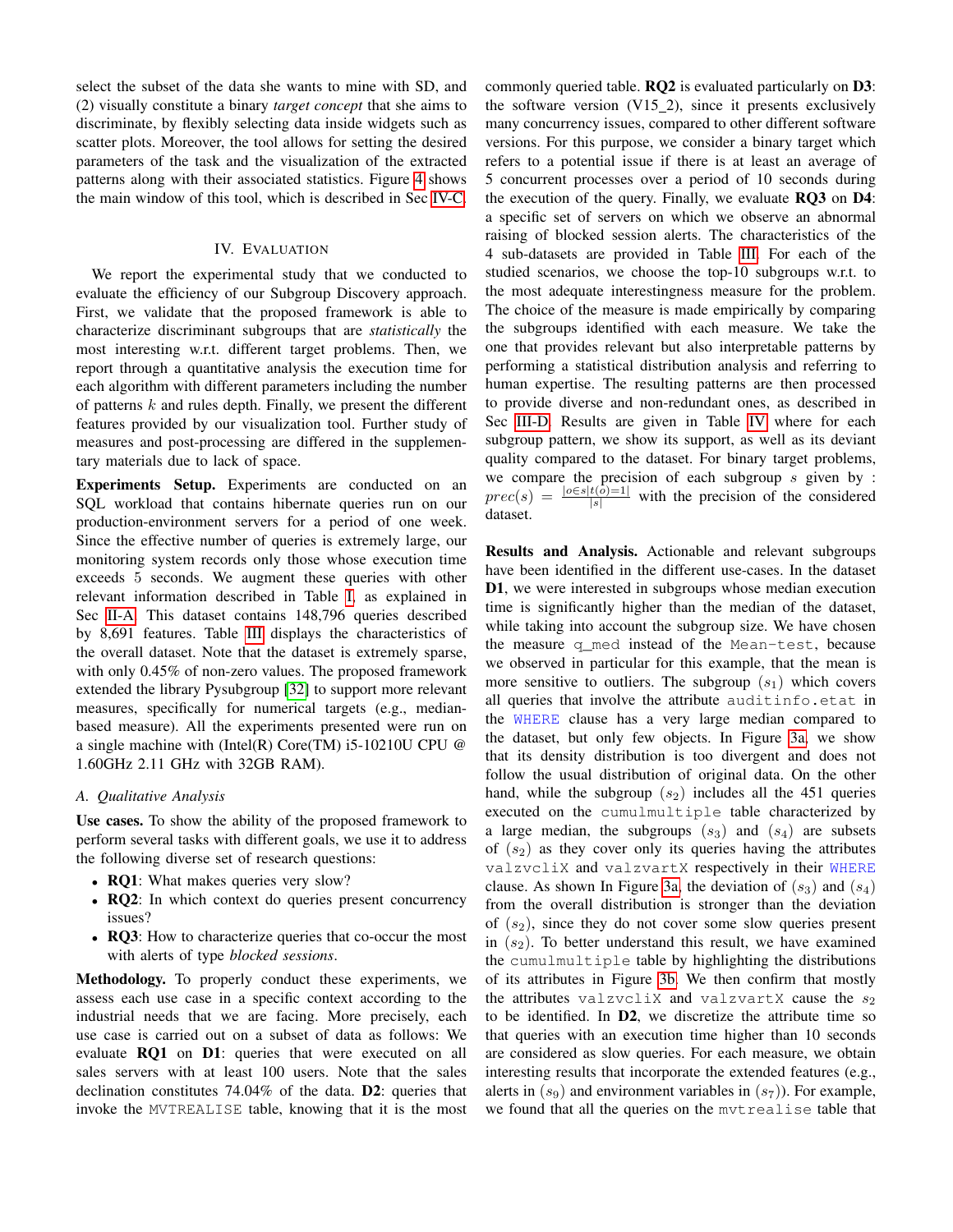Table III: Datasets statistics.

<span id="page-7-0"></span>

| <b>Dataset</b><br><b>Oueries</b> | <b>Features</b> | <b>FROM</b> Tables | <b>JOIN Tables</b> | Projections | <b>WHERE</b> atts | <b>HAVING</b> atts | <b>GROUPBY</b> atts | <b>ORDERBY</b> atts | <b>Sparsity</b> |
|----------------------------------|-----------------|--------------------|--------------------|-------------|-------------------|--------------------|---------------------|---------------------|-----------------|
| All<br>148796                    | 8691            | 497                | 526                | 3740        | 3294              | 10                 | 199                 | 391                 | 99.55%          |
| D <sub>1</sub><br>37149          | 4596            | 275                | 270                | 2036        | 1680              | 10                 | 96                  | 196                 | 99.22%          |
| D <sub>2</sub><br>48823          | 246             |                    |                    | 86          | 85                |                    | 21                  |                     | 84.27%          |
| D <sub>3</sub><br>3031           | 570             | 58                 | 30                 | 158         | 275               |                    |                     |                     | 94.77%          |
| 26735<br>D <sub>4</sub>          | 3723            | 218                | 234                | 1658        | 1324              | 10                 | 9                   | 154                 | 98.97%          |

Table IV: Subgroup Discovery Results.

<span id="page-7-1"></span>

| <b>ID</b>      | <b>Target</b>                 | <b>Measure</b>  | Subgroup patterns                                                                                                                                                                                                                                                                  | <b>Size</b>          | <b>Ouality</b>                                                                                            |
|----------------|-------------------------------|-----------------|------------------------------------------------------------------------------------------------------------------------------------------------------------------------------------------------------------------------------------------------------------------------------------|----------------------|-----------------------------------------------------------------------------------------------------------|
| D1             | time<br>(Numerical)           | Median          | $(s_1)$ : WHERE_stocks.gestion.modele.lot.prod.ref.auditinfo.etat > 0<br>$(s_2)$ : FROM_ventes.cumuls.modele.cumulmultiple > 0<br>$(s_3)$ : WHERE ventes.cumuls.modele.cumulmultiple.valzvcli $\mathbf{x} > 0$<br>$(s_4)$ : WHERE ventes.cumuls.modele.cumulmultiple.valzvartX > 0 | 8<br>451<br>45<br>45 | $161 \times med$ dataset<br>$21 \times med$ dataset<br>$21 \times med$ dataset<br>$21 \times med$ dataset |
| D <sub>2</sub> | slow<br>(Binary)              | Lift            | $(s_5)$ : GROUPBY_stocks.gestion.modele.mvtrealise.refexterne > 0<br>$(s6)$ : serverName = ServerX $\land$ systemI/O > 50                                                                                                                                                          | 131<br>38            | $prec = 100\%$<br>$prec = 100\%$                                                                          |
|                | $prec \simeq 60\%$            | WRAcc           | $(s_7)$ : WHERE stocks.gestion.modele.mvtrealise.etatsynchro $> 0 \wedge$ jdbcMax < 200<br>$(s_8)$ : WHERE stocks.gestion.modele.mvtrealise.auditinfo.datcre $> 0 \wedge$ dbVersion = 2.3<br>: many Active Sessions $=$ Alarm<br>$(s_9)$                                           | 20668<br>20675<br>44 | $prec \simeq 99\%$<br>$prec \simeq 99\%$<br>$prec \simeq 93\%$                                            |
| D <sub>3</sub> | concurrence                   | Lift            | $(s_{10})$ : FROM_.stocks.fichierbase.modele.produit > 0 $\land$ administrative = 0.3                                                                                                                                                                                              | 8                    | $prec = 100\%$                                                                                            |
|                | (Binary)<br>$prec \simeq 6\%$ | Binomial        | $(s_{11})$ : serverName = ServerY $\land$ commit > 0.7 $\land$ systemI/O > 10.2                                                                                                                                                                                                    | 51                   | $prec \simeq 94\%$                                                                                        |
| D <sub>4</sub> | blockedSess<br>(Binary)       | Lift            | $(s_{12})$ : JOIN_.commandesfactures.modele.histcdeligliv.applibudrist > 0<br>$(s_{13})$ : WHERE ventes.commandesfactures.modele.cdeligliv.bonliv.datdepart > 0                                                                                                                    | 9                    | $prec = 100\%$<br>$prec \simeq 90\%$                                                                      |
|                | $prec \simeq 4\%$             | <b>Binomial</b> | $(s_{14})$ : anomalyASH = Critical<br>$(s_{15})$ : poolAlmostFull = Info                                                                                                                                                                                                           | 151<br>124           | $prec \simeq 85\%$<br>$prec \simeq 99\%$                                                                  |

are executed on Server $X^{\dagger}$  when the systemI/O is at least 50, last more than 10 seconds. Moreover, each time, the refexterne attribute is requested by the GROUP BY clause, the query takes very long time to execute. Unlike the lift measure which relies only on the precision of the subgroup, WRAcc takes the subgroup size into account. The subgroups  $(s<sub>7</sub>)$  and  $(s<sub>8</sub>)$  are very exceptional because they cover more than 42% of the queries while having an approximate precision of 99% compared to an overall precision of 60% i.e., these subgroups contain more than 70% of the slow queries. In D3, we aim to figure out the context in which queries encounter concurrency problems. The best results are achieved using the lift and binomial measures. Although the precision on the considered dataset is estimated to be only 6%, we extracted subgroups with a precision that exceeds 94%. The subgroup  $(s_{11})$  alone constitutes 28% of objects that characterize a concurrency issue. Finally, for D4, we want to extract relevant hypotheses that reveal the context in which the *blocked sessions* alert is raised with blocking or critical level. This is generally due to the execution of a query which blocks a critical resource and puts new sessions on hold. We found that every time the table applibudrist is *joined* with another table, the alert is triggered. Another possible reason may be a process that queries a table with missing indexes. This is where the subgroup  $(s_{13})$  allows quickly to check if this assumption is true on the datdepart attribute. We also observed that the concerned alert is highly correlated to both the two alerts described by the subgroups  $(s_{14})$  and  $(s_{15})$ . It is worth noting that the proposed SQL parser has been effectively useful, since it helped to contextualize interesting subgroups of queries.

In fact, we notice through the experiments that the extracted subgroup patterns include different SQL clauses (e.g., WHERE, GROUP BY, etc.).

<span id="page-7-2"></span>

(a) Subgroups distribution w.r.t time on D1 compared to overall data.



<span id="page-7-3"></span>(b) Distribution of attributes in the table cumulmultiple.

<span id="page-7-4"></span>Figure 3: Statistical distributions of subgroups found on D1.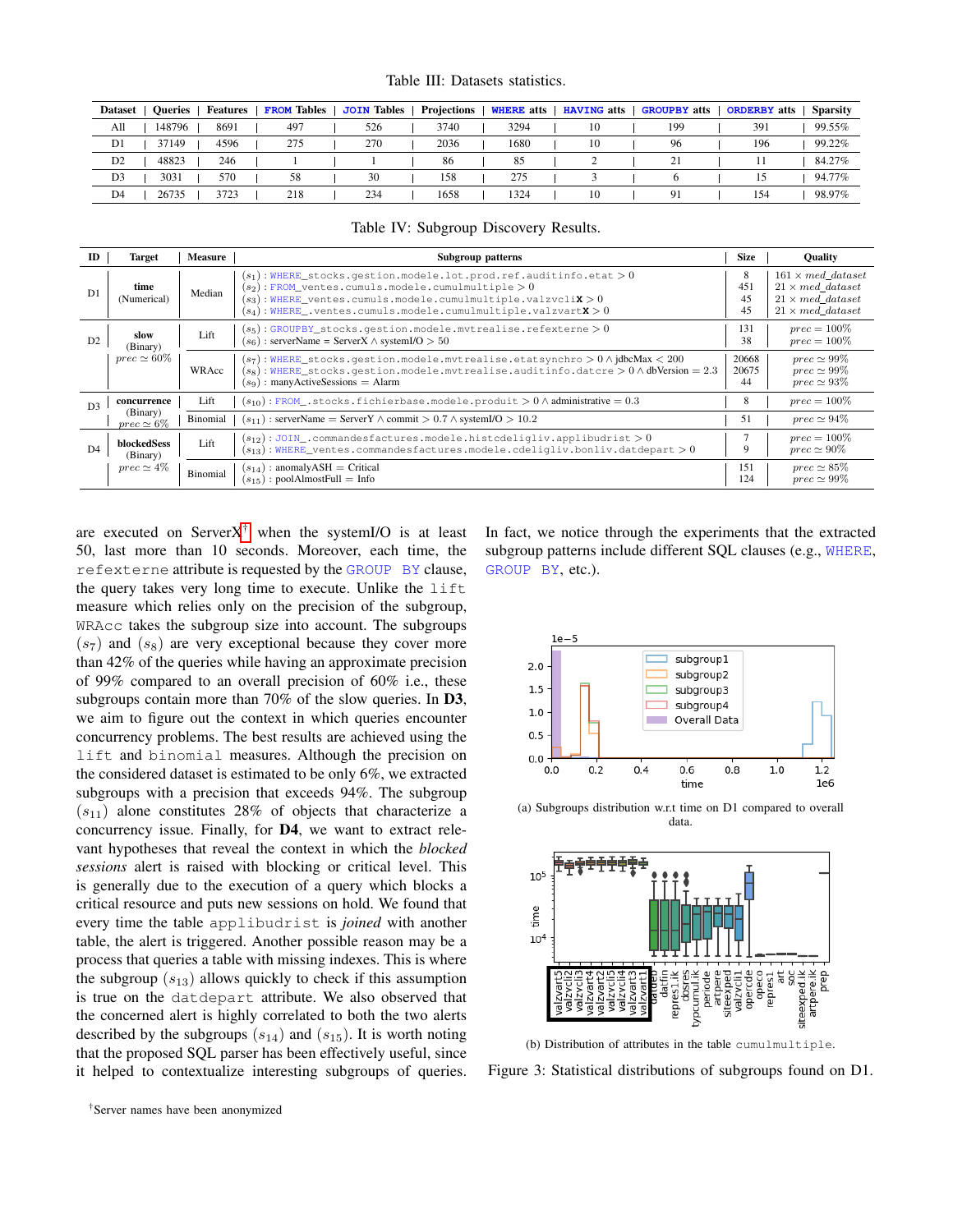<span id="page-8-2"></span>

|  |  |  |  |  |  |  |  | Table V: Execution time (in seconds) of SD algorithms. |
|--|--|--|--|--|--|--|--|--------------------------------------------------------|
|--|--|--|--|--|--|--|--|--------------------------------------------------------|

| Algo               |                |  |       | <b>Beam-Search</b> (heuristic) |          |    | <b>Depth-First</b> (exhaustive) |          |  |                                         |       |  |       |
|--------------------|----------------|--|-------|--------------------------------|----------|----|---------------------------------|----------|--|-----------------------------------------|-------|--|-------|
| $#$ patterns $(k)$ | 10             |  |       |                                |          | 50 |                                 | 10       |  | 50                                      |       |  |       |
| depth              | $\overline{c}$ |  | 3     |                                | 2        |    | 3                               | 2        |  |                                         |       |  |       |
| D1                 | 20.17          |  | 90.39 |                                | $113.71$ |    |                                 |          |  | $274.60$   limit   limit                | limit |  | limit |
| D2                 | 5.35           |  | 5.40  |                                | 28.44    |    | 45.04                           | $440.01$ |  | limit                                   | 458.2 |  | limit |
| D3                 | 0.75           |  | 0.83  |                                | 3.94     |    | 4.27                            | 0.18     |  | 0.50                                    | 0.53  |  | 0.59  |
| D4                 | 10.73          |  | 10.98 |                                | $56.30$  |    |                                 |          |  | $62.35$   limit   limit   limit   limit |       |  |       |

## *B. Quantitative Analysis*

We study the time performance of both exhaustive and heuristic SD algorithms on the four datasets. For each case, we set different values for the number of returned subgroups  $k$ , and the depth, i.e, the maximum number of selectors per pattern. Results are provided in Table [V.](#page-8-2) The limit value refers to an execution time that exceeds 1, 000 seconds. Beam-Search was able to finish in less than 274 seconds for all configurations, while Depth-First exceeded 1, 000 seconds in many cases. Exceptionally in D3, Depth-First took less time than Beam-Search. This may be due to the relatively small number of features compared to other datasets. These results also show the impact of parameters, i.e., the number of returned patterns and the depth. In fact, the higher they are, the longer is the execution time. In our qualitative experiments, we use Beam-Search with a beam width of 50 for D1 and D4, while we exploit results from Depth-First on D2 and D3.

# <span id="page-8-1"></span>*C. Interactive Subgroup Discovery*

Figure [4](#page-9-0) illustrates our interactive visualisation: it can manage different data types, both for input features as well as the target, including nominal and numerical attributes. It also provides a range of interestingness measures and algorithms. Its main window consists of 3 important panels: (1) the dataset properties, (2) the search strategy, and (3) the results.

Dataset panel. It allows the user to select a subset of data of interest thanks to data points selection where queries are plotted, e.g., w.r.t. execution times and row counts, but also filters on query properties. The graph on the right simply rescale the selection made on the left graph.

Search strategy panel. This panel enables the configuration of the mining task. First, the user needs to define the target. There are two possibilities: (1) choose a specific attribute as target, or (2) graphically create a binary target by associating its positive class to the data subset selected in the right graph, and the remaining data of the left graph as negative class. After that, she can specify the interestingness as well as the mining algorithm. Finally, it remains to set the desired number of returned subgroups, and the maximum depth of pattern-rules.

Results. Once the mining task is executed, this panel shows the identified subgroups. For each, it displays the corresponding pattern along with relevant statistics such as the subgroup size, the median, etc.

# V. RELATED WORK

<span id="page-8-0"></span>For decades, extracting interesting patterns from query workloads has been of great importance in database research.

A variety of related methods have been proposed to perform specific tasks on workloads. The use case most closely related to our solution is performance analysis [\[2\]](#page-10-1), [\[11\]](#page-10-9), [\[26\]](#page-10-24). However, most of these approaches used clustering-based methods which are not practical to identify subsets of data that specifically discriminate a property of interest. On the other hand, Several major commercial database systems have developed tools to automate this task such as query planner and optimizer; Microsoft SQL Server has included the index selection feature as part of its Tuning Advisor since SQL Server 2000 [\[39\]](#page-10-37). Even if these tools are widely used by DBAs, they remain specific and non-generic tools as they are limited to certain features. Indeed, using query optimizer for example, requires digging into individual cases to figure out the issue in each query separately, while a Subgroup Discovery approach aims to identify issues for a *subset* of queries sharing some specific properties w.r.t any user-defined target. Moreover, it can be argued that Subgroup Discovery may be used to assist query planner with very specific cases i.e., providing interesting cases to be investigated with query optimizer. We are the first to address the challenging task of adapting Subgroup Discovery for a complex and generic Workload Analysis problem. In what follows, we describe in more details the different Workload analysis tasks that have been studied in the literature.

Performance Optimization. Database system performance can be tuned by recommending the appropriate set of indexes to speed up query processing. However the complexity of index selection grows quadratically with the workload size [\[26\]](#page-10-24). Therefore, several approaches [\[1\]](#page-10-0), [\[2\]](#page-10-1), [\[11\]](#page-10-9), [\[26\]](#page-10-24) tackle this challenge by finding a compressed workload that is highly representative i.e., a smaller substitute workload that has similar performance characteristics as the original workload. This compression problem is NP-Hard [\[2\]](#page-10-1). Thus, existing approaches have used a variety of heuristic techniques ranging from random sampling [\[2\]](#page-10-1) and clustering [\[1\]](#page-10-0) to the use of sophisticated Machine Learning models [\[11\]](#page-10-9). For instance, [\[1\]](#page-10-0), [\[2\]](#page-10-1) use a distance function that measures the difference between pairs of SQL statements, with respect to the workloaddriven task. Then, they propose multiple summarization techniques including K-Medoids, random sampling and all pairs greedy algorithm. More recently, [\[40\]](#page-10-38) propose query structure based clustering algorithms that rely only on the syntactic information of the query. Query2Vec [\[11\]](#page-10-9) cluster queries based on representations computed using several NLP approaches.

Insider threats identification. [\[14\]](#page-10-12) propose a semi-supervised approach to analyse database access patterns. It starts by clustering SQL queries using a similarity function that is defined over query structures. Some of these clusters are labeled by experts as potential security threats. Then, these labels are used to generate patterns that enable the automatic classification of remaining clusters.

Query Recommendation. This task aims to assist non-expert users by providing them with personalized SQL query recommendations that correspond to their information needs. [\[3\]](#page-10-2)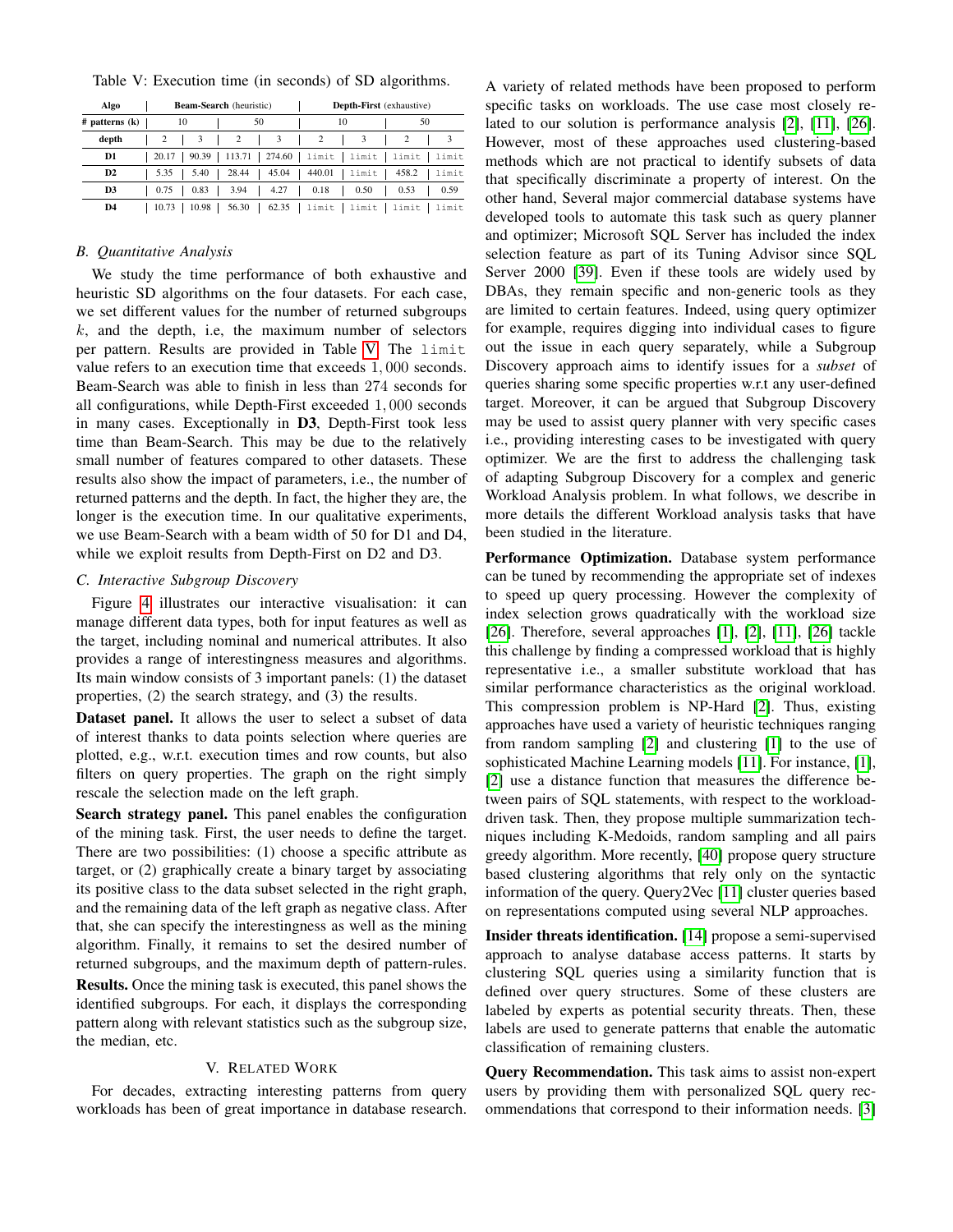<span id="page-9-0"></span>

Figure 4: Main sections of the interactive SD tool: (1) dataset properties, (2) search strategy, and (3) results.

exploit a collaborative filtering paradigm where users with similar querying behavior are assumed to be interested in retrieving similar data. [\[4\]](#page-10-3) introduce an order-sensitive model to compare OLAP user sessions where the order of queries within a session influences the similarity of sessions. ExplIQuE [\[41\]](#page-10-39) uses clustering and decision trees to extend a given query, by suggesting a set of possible selection predicates to add to the query, that aim at dividing the initial answer set to identify interesting exploration zones.

Finding user interest. This problem aims to track the user's historical querying behavior to seek for her interest. In [\[12\]](#page-10-10), the authors propose a query similarity metric based on the notion of the so-called access area. This area captures the part of the data space that the user is mostly interested in. Another related work [\[42\]](#page-10-40) compares queries based on returned results, then cluster the data to help users locate interesting results.

Antipatterns Detection. This problem consists in extracting patterns that generally lead to unnecessary SQL statements which may have a negative effect on performance, or introduce bias on any subsequent workload analysis [\[5\]](#page-10-4). In [\[6\]](#page-10-41), the proposed method analyzes metadata tables to detect *design* antipatterns that reflect errors in the database schema. Whereas [\[5\]](#page-10-4), [\[7\]](#page-10-5) are interested in antipatterns related to performance degradation. [\[7\]](#page-10-5) use static code analysis and rule-based approach, while in [\[5\]](#page-10-4), the final goal behind cleaning query logs is to simplify the identification of interests of database users.

Visual Analysis. Makiyama et al. [\[25\]](#page-10-23) use SOM (Self Organizing Map) as a visualization tool due to its quantization and projection properties. The provided visualization gives an idea of the overall shape of the data and helps to detect possible cluster structures in the SQL workload. QueryScope [\[43\]](#page-10-42) aims to find better tuning opportunities by helping users identify shared patterns between queries while providing a variety of viewing options so that a user can focus on query relevant aspects.

# VI. CONCLUSION AND PERSPECTIVES

Mining patterns in SQL workloads helps DBAs discovering subgroups of queries sharing some properties and strongly discriminating either a nominal target or a metrics property. We developed a methodology based on Subgroup Discovery which can be tuned in terms of descriptive and target attributes, mining algorithms and pattern quality measures. We proposed a visualisation tool for helping practitioners to make subgroup discovery possible with an interactive platform. We empirically showed how it can elicit hypotheses of interest from queries run on hundreds of databases. We are currently working on integrating our approach in a large scale supervision framework for daily preventive maintenance for our DBA team. Subgroup discovery can be extended in many ways to provide better results. First, we realized through experiments that we often need to consider multiple targets, for example to identify patterns of queries which return few rows while having high running times. Second, although we consider a rich pattern language in comparison to other approaches, we can exploit the syntactic tree structure of the queries, to mine tree patterns, more expressive than conjunctions of SQL clauses. Third, an effort is needed to produce more qualitative subgroup sets with more diversity (data cover) and less redundancy [\[44\]](#page-10-43), and directly considering a quality measure on the subgroup set, turning the *top-k mining problem* into *subgroup set mining* [\[45\]](#page-10-44). Finally, subjectivness and practitioner preferences should be considered by the mining algorithms through an interactive discovery process. These are actually current challenges in the field of subgroup discovery.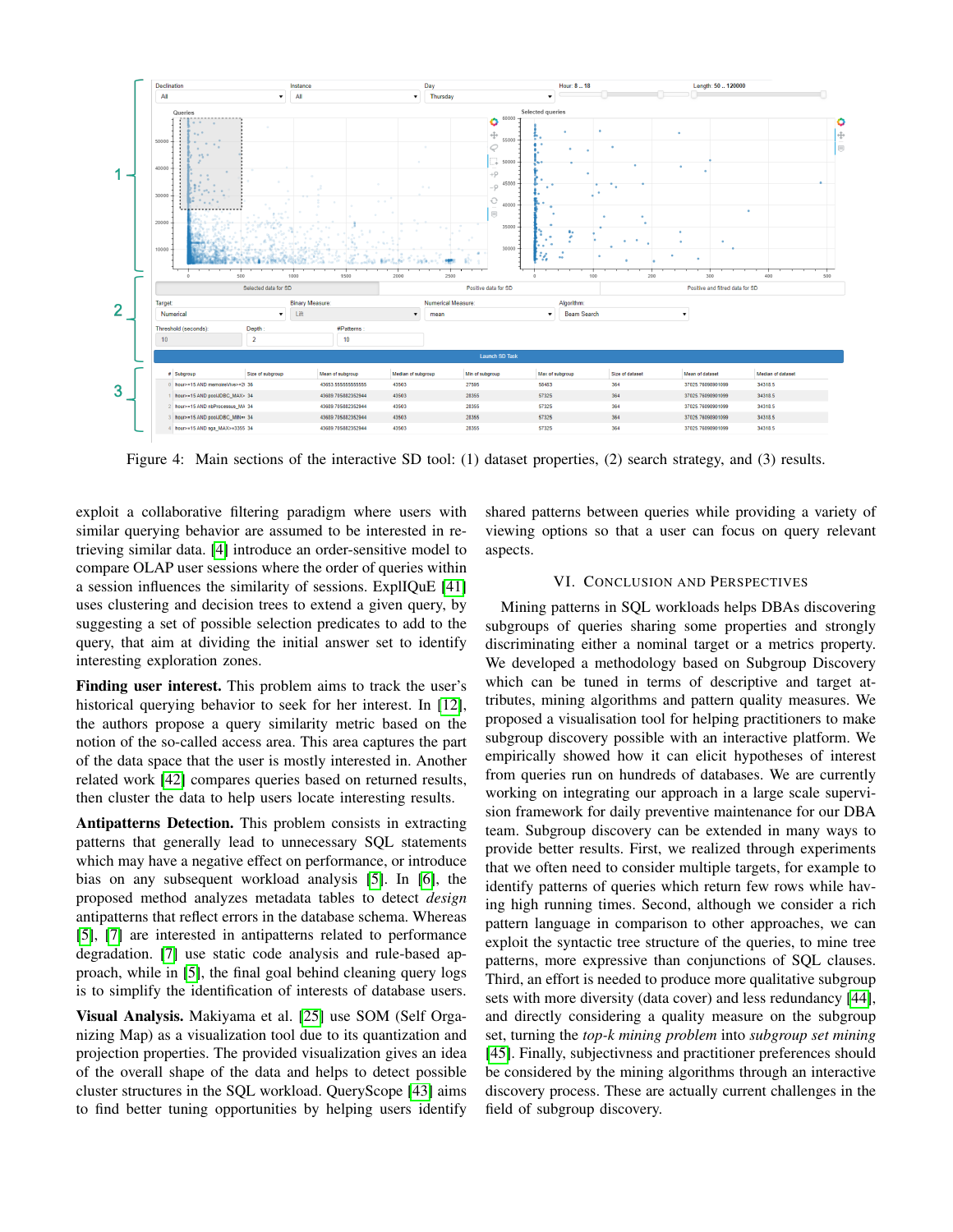#### **REFERENCES**

- <span id="page-10-0"></span>[1] S. Chaudhuri, V. Narasayya, and P. Ganesan, "Primitives for workload summarization and implications for SQL," in *Proceedings 2003 VLDB Conference*. Elsevier, 2003, pp. 730–741.
- <span id="page-10-1"></span>[2] S. Chaudhuri, A. K. Gupta, and V. Narasayya, "Compressing SQL workloads," in *Proceedings of the 2002 ACM SIGMOD international conference on Management of data*, 2002, pp. 488–499.
- <span id="page-10-2"></span>[3] J. Akbarnejad, G. Chatzopoulou, M. Eirinaki, S. Koshy, S. Mittal, D. On, N. Polyzotis, and J. S. V. Varman, "SQL QueRIE recommendations," *Proceedings of the VLDB Endowment*, vol. 3, no. 1-2, pp. 1597–1600, 2010.
- <span id="page-10-3"></span>[4] J. Aligon, M. Golfarelli, P. Marcel, S. Rizzi, and E. Turricchia, "Similarity measures for OLAP sessions," *Knowledge and information systems*, vol. 39, no. 2, pp. 463–489, 2014.
- <span id="page-10-4"></span>[5] N. Arzamasova, M. Schäler, and K. Böhm, "Cleaning antipatterns in an SQL query log," *IEEE Transactions on Knowledge and Data Engineering*, vol. 30, no. 3, pp. 421–434, 2017.
- <span id="page-10-41"></span>[6] E. Eessaar, "On query-based search of possible design flaws of SQL databases," in *Innovations and Advances in Computing, Informatics,*  $Systems~Sciences, Networking and Engineering.$ 53–60.
- <span id="page-10-5"></span>[7] T.-H. Chen, W. Shang, Z. M. Jiang, A. E. Hassan, M. Nasser, and P. Flora, "Detecting performance anti-patterns for applications developed using object-relational mapping," in *Proceedings of the 36th International Conference on Software Engineering*, 2014, pp. 1001–1012.
- <span id="page-10-6"></span>[8] Q. T. Tran, K. Morfonios, and N. Polyzotis, "Oracle workload intelligence," in *Proceedings of the 2015 ACM SIGMOD International Conference on Management of Data*. ACM, 2015, pp. 1669–1681.
- <span id="page-10-7"></span>[9] P. S. Yu, M. Chen, H. Heiss, and S. Lee, "On workload characterization of relational database environments," *IEEE Trans. Software Eng.*, vol. 18, no. 4, pp. 347–355, 1992.
- <span id="page-10-8"></span>[10] G. Kul, D. T. A. Luong, T. Xie, V. Chandola, O. Kennedy, and S. Upadhyaya, "Similarity metrics for SQL query clustering," *IEEE Transactions on Knowledge and Data Engineering*, vol. 30, no. 12, pp. 2408–2420, 2018.
- <span id="page-10-9"></span>[11] S. Jain, B. Howe, J. Yan, and T. Cruanes, "Query2vec: An evaluation of NLP techniques for generalized workload analytics," *arXiv preprint arXiv:1801.05613*, 2018.
- <span id="page-10-10"></span>[12] N. Arzamasova, K. Böhm, B. Goldman, C. Saaler, and M. Schäler, "On the usefulness of SQL-query-similarity measures to find user interests,' *IEEE Transactions on Knowledge and Data Engineering*, vol. 32, no. 10, pp. 1982–1999, 2019.
- <span id="page-10-11"></span>[13] X. Yang, C. M. Procopiuc, and D. Srivastava, "Summarizing relational databases," *Proc. VLDB Endow.*, vol. 2, no. 1, pp. 634–645, 2009.
- <span id="page-10-12"></span>[14] G. Kul, D. Luong, T. Xie, P. Coonan, V. Chandola, O. Kennedy, and S. Upadhyaya, "Ettu: Analyzing query intents in corporate databases," in *Proceedings of the 25th international conference companion on world wide web*, 2016, pp. 463–466.
- <span id="page-10-13"></span>[15] Z. Zolaktaf, M. Milani, and R. Pottinger, "Facilitating SQL query composition and analysis," in *Proceedings of the International Conference on Management of Data (SIGMOD)*. ACM, 2020, pp. 209–224.
- <span id="page-10-14"></span>[16] W. Klösgen, "Explora: A multipattern and multistrategy discovery assistant," in *Advances in Knowledge Discovery and Data Mining*. AAAI/MIT Press, 1996, pp. 249–271.
- <span id="page-10-15"></span>[17] M. Atzmueller, "Subgroup discovery," *Wiley Interdiscip. Rev. Data Min. Knowl. Discov.*, vol. 5, no. 1, pp. 35–49, 2015.
- <span id="page-10-16"></span>[18] B. R. Goldsmith, M. Boley, J. Vreeken, M. Scheffler, and L. M. Ghiringhelli, "Uncovering structure-property relationships of materials by subgroup discovery," *New Journal of Physics*, vol. 19, no. 1, p. 013031, 2017.
- <span id="page-10-17"></span>[19] S. Helal, J. Li, L. Liu, E. Ebrahimie, S. Dawson, and D. J. Murray, "Identifying key factors of student academic performance by subgroup discovery," *Int. J. Data Sci. Anal.*, vol. 7, no. 3, pp. 227–245, 2019.
- <span id="page-10-18"></span>[20] C. C. Licon, G. Bosc, M. Sabri, M. Mantel, A. P. Fournel, C. Bushdid, J. Golebiowski, C. Robardet, M. Plantevit, M. Kaytoue, and M. Bensafi, "Chemical features mining provides new descriptive structure-odor relationships," *PLoS Comput. Biol.*, vol. 15, no. 4, 2019.
- <span id="page-10-19"></span>[21] Mozilla, "Moz SQL parser." [Online]. Available: [https://github.com/](https://github.com/mozilla/moz-sql-parser) [mozilla/moz-sql-parser](https://github.com/mozilla/moz-sql-parser)
- <span id="page-10-20"></span>[22] Oracle help center, "Active session history." [On-<br>line]. Available: https://docs.oracle.com/database/121/REFRN/ line]. Available: [https://docs.oracle.com/database/121/REFRN/](https://docs.oracle.com/database/121/REFRN/GUID-69CEA3A1-6C5E-43D6-982C-F353CD4B984C.htm) [GUID-69CEA3A1-6C5E-43D6-982C-F353CD4B984C.htm](https://docs.oracle.com/database/121/REFRN/GUID-69CEA3A1-6C5E-43D6-982C-F353CD4B984C.htm)
- <span id="page-10-21"></span>[23] pgsentinel, "pgsentinel – sampling active session history." [Online]. Available:<https://github.com/pgsentinel/pgsentinel>
- <span id="page-10-22"></span>[24] K. Aouiche, P.-E. Jouve, and J. Darmont, "Clustering-based materialized view selection in data warehouses," in *East European conference on advances in databases and information systems*. Springer, 2006, pp. 81–95.
- <span id="page-10-23"></span>[25] V. H. Makiyama, J. Raddick, and R. D. Santos, "Text mining applied to SQL queries: A case study for the sdss skyserver." in *SIMBig*, 2015, pp. 66–72.
- <span id="page-10-24"></span>[26] S. Deep, A. Gruenheid, P. Koutris, J. F. Naughton, and S. Viglas, "Comprehensive and efficient workload compression," *Proc. VLDB Endow.*, vol. 14, no. 3, pp. 418–430, 2020.
- <span id="page-10-25"></span>[27] T. Scheffer and S. Wrobel, "Finding the most interesting patterns in a database quickly by using sequential sampling," *J. Mach. Learn. Res.*, vol. 3, pp. 833–862, 2002.
- <span id="page-10-26"></span>[28] N. Lavrac, B. Kavsek, P. A. Flach, and L. Todorovski, "Subgroup discovery with CN2-SD," *J. Mach. Learn. Res.*, vol. 5, pp. 153–188, 2004.
- <span id="page-10-27"></span>[29] F. Lemmerich, "Novel techniques for efficient and effective subgroup discovery," Ph.D. dissertation, Julius Maximilians University Würzburg, Germany, 2014.
- <span id="page-10-28"></span>[30] B. F. Pieters, A. Knobbe, and S. Dzeroski, "Subgroup discovery in ranked data, with an application to gene set enrichment," in *Proceedings preference learning workshop (PL 2010) at ECML PKDD*, vol. 10, 2010, pp. 1–18.
- <span id="page-10-29"></span>[31] F. Lemmerich, M. Atzmueller, and F. Puppe, "Fast exhaustive subgroup discovery with numerical target concepts," *Data Min. Knowl. Discov.*, vol. 30, no. 3, pp. 711–762, 2016.
- <span id="page-10-30"></span>[32] F. Lemmerich and M. Becker, "pysubgroup: Easy-to-use subgroup discovery in python," in *European Conference on Machine Learning and Knowledge Discovery in Databases (ECML/PKDD)*, vol. 11053. Springer, 2018, pp. 658–662.
- <span id="page-10-31"></span>[33] P. Clark and T. Niblett, "The CN2 induction algorithm," *Mach. Learn.*, vol. 3, pp. 261–283, 1989.
- <span id="page-10-32"></span>[34] S. Niwattanakul, J. Singthongchai, E. Naenudorn, and S. Wanapu, "Using of jaccard coefficient for keywords similarity," in *Proceedings of the international multiconference of engineers and computer scientists*, vol. 1, no. 6, 2013, pp. 380–384.
- <span id="page-10-33"></span>[35] M. Atzmüller and F. Puppe, "Semi-automatic refinement and assessment of subgroup patterns," in *Proceedings of the 21st International Florida Artificial Intelligence Research Society Conference*.
- <span id="page-10-34"></span>[36] S. Wrobel, D. Wettschereck, E. Sommer, and W. Emde, "Extensibility in data mining systems," in *KDD*. AAAI Press, 1996, pp. 214–219.
- <span id="page-10-35"></span>[37] W. Klösgen and M. May, "Spatial subgroup mining integrated in an object-relational spatial database," in *PKDD*, ser. LNCS, vol. 2431. Springer, 2002, pp. 275–286.
- <span id="page-10-36"></span>[38] M. Atzmueller and F. Lemmerich, "VIKAMINE - open-source subgroup discovery, pattern mining, and analytics," in *ECML/PKDD (2)*, ser. LNCS, vol. 7524. Springer, 2012, pp. 842–845.
- <span id="page-10-37"></span>[39] S. Agrawal, S. Chaudhuri, L. Kollár, A. P. Marathe, V. R. Narasayya, and M. Syamala, "Database tuning advisor for microsoft SQL server 2005: demo," in *SIGMOD Conference*. ACM, 2005, pp. 930–932.
- <span id="page-10-38"></span>[40] T. Xie, O. Kennedy, and V. Chandola, "Query log compression for workload analytics," *arXiv preprint arXiv:1809.00405*, 2018.
- <span id="page-10-39"></span>[41] M. L. Guilly, J. Petit, V. Scuturici, and I. F. Ilyas, "Explique: Interactive databases exploration with SQL," in *Proceedings of the 28th ACM International Conference on Information and Knowledge Management (CIKM)*. ACM, 2019, pp. 2877–2880.
- <span id="page-10-40"></span>[42] Z. Chen and T. Li, "Addressing diverse user preferences in SQLquery-result navigation," in *Proceedings of the 2007 ACM SIGMOD international conference on Management of data*, 2007, pp. 641–652.
- <span id="page-10-42"></span>[43] L. Hu, K. A. Ross, Y.-C. Chang, C. A. Lang, and D. Zhang, "Queryscope: visualizing queries for repeatable database tuning," *Proceedings of the VLDB Endowment*, vol. 1, no. 2, pp. 1488–1491, 2008.
- <span id="page-10-43"></span>[44] G. Bosc, J. Boulicaut, C. Raïssi, and M. Kaytoue, "Anytime discovery of a diverse set of patterns with monte carlo tree search," *Data Min. Knowl. Discov.*, vol. 32, no. 3, pp. 604–650, 2018.
- <span id="page-10-44"></span>[45] A. Belfodil, A. Belfodil, A. Bendimerad, P. Lamarre, C. Robardet, M. Kaytoue, and M. Plantevit, "FSSD - A fast and efficient algorithm for subgroup set discovery," in *2019 IEEE International Conference on Data Science and Advanced Analytics (DSAA)*. IEEE, 2019, pp. 91–99.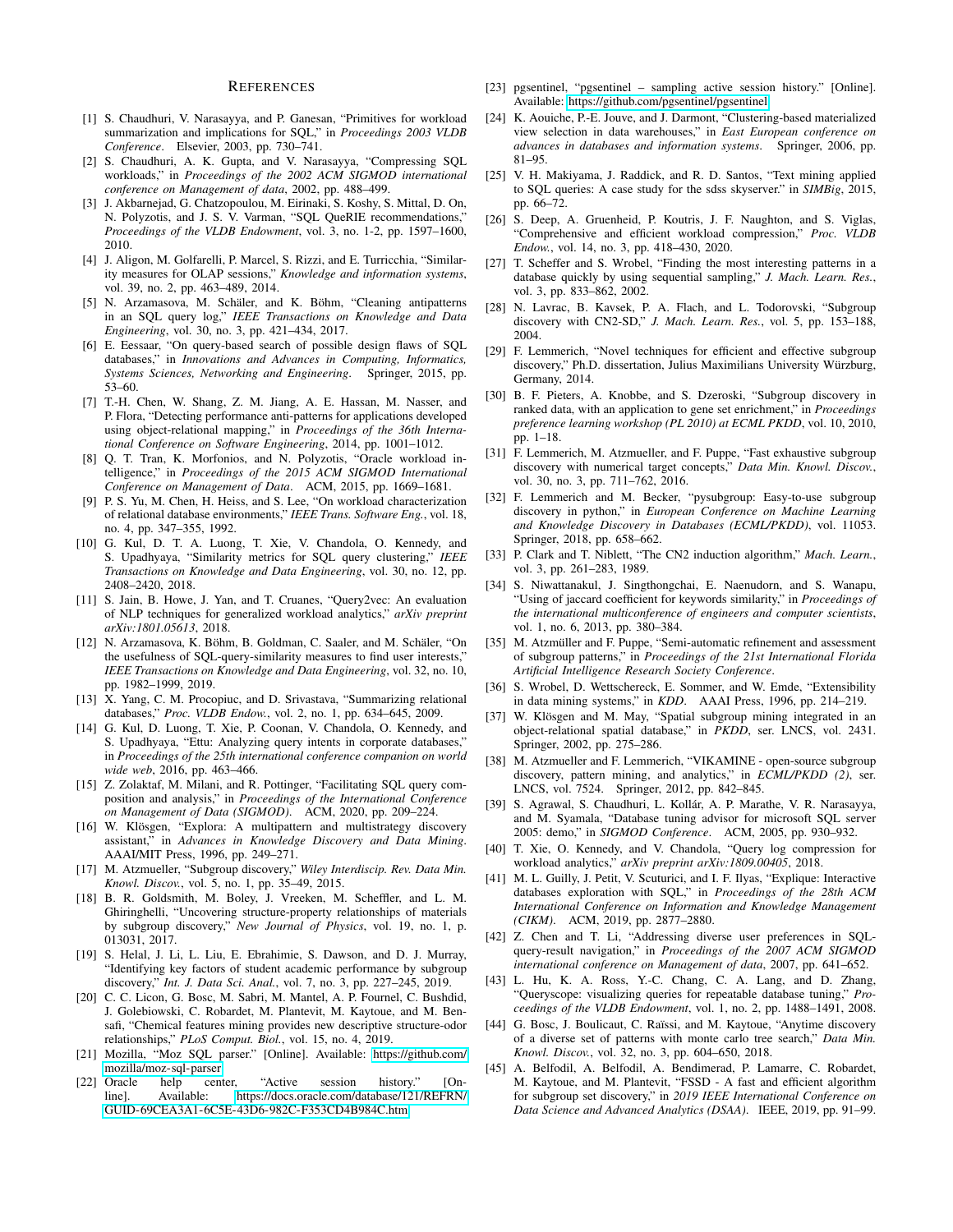## APPENDIX

## *A. Comparison between interestingness measures*

In this section, we aim at comparing the resulting subgroup patterns when using different measures of interest. In particular, our study is conducted on the two examples D1 and D2 defined previously in the Section [IV.](#page-6-0) In the first example D1, we chose the median instead of the mean because the mean is very sensitive to outliers. The results found for each measure are presented in Table [VI.](#page-12-0) Note that we can obtain similar subgroup patterns for different interestingness measures as shown in Figure [5.](#page-11-0) For instance, the subgroup  $(s_1)$  is always identified, regardless of the measure of interest used for the subgroup discovery approach. Different from the medianbased approach, the two subgroups  $(s_3)$  and  $(s_4)$  are identified as interesting subgroups w.r.t. to the mean measure. However, by analysing their distributions, we do not observe a significant divergence from the original distribution compared to  $(s_5)$  and  $(s_6)$ . Indeed, the subgroups  $(s_3)$  and  $(s_4)$  contain some slow queries but still also contain many queries that execute quickly. On the other hand, the T-score based approach incorporates the mean and the standard deviation of the target value to reflect the cohesion of the subgroup. Except the subgroup  $(s_3)$  that has a support of 45, identified subgroups are small in size. This does not match the assumption on this measure which requires the subgroup to contain at least 30 objects. In the second example, we show that frequent patterns that rely only on the support measure, are not always interesting. For example, the subgroup  $(s_{10})$  contains slow queries that takes more than 10 seconds to execute, but its precision is poor compared to Lift and WRAcc measures. The Lift measure evaluates the subgroups based only on the precision. Usually with lift, we end up with small subgroups but with high precision. In contrast, WRAcc and Binomial measures depend on the subgroup size. This means that one subgroup can be prioritized over another subgroup that has more precision but contains far fewer objects.

## *B. Effectiveness of the postprocessing phase*

When selecting interesting subgroups based only on the measure of interest, we may end up with redundant subgroups. In this section, we show how the postprocessing phase is useful in providing the user with interesting but diverse patterns. We use the Agglomerative Hierarchical clustering on example D4 to extract the most representative subgroups that correlates with the alert *blockedSessions*. In the example shown in Figure [6,](#page-12-1) we initially extract the top-10 subgroups using the Binomial Measure. We then perform the clustering on the 10 found subgroups based on the Jaccard distance. Afterwards, we chose a partition of (4) different subgroups by truncating the tree at the distance (0.91). This means that we allow only subgroups having at most 0.09 of similarity between them. We end up with 2 subgroups patterns and two clusters that contains 5 and 3 subgroups respectively. For each cluster we choose the best subgroup w.r.t to its measure of

<span id="page-11-0"></span>

Figure 5: Statistical distributions of subgroups found on D1 for different measures.

interest, thus we end up with the two patterns that we displayed in Section [IV.](#page-6-0)